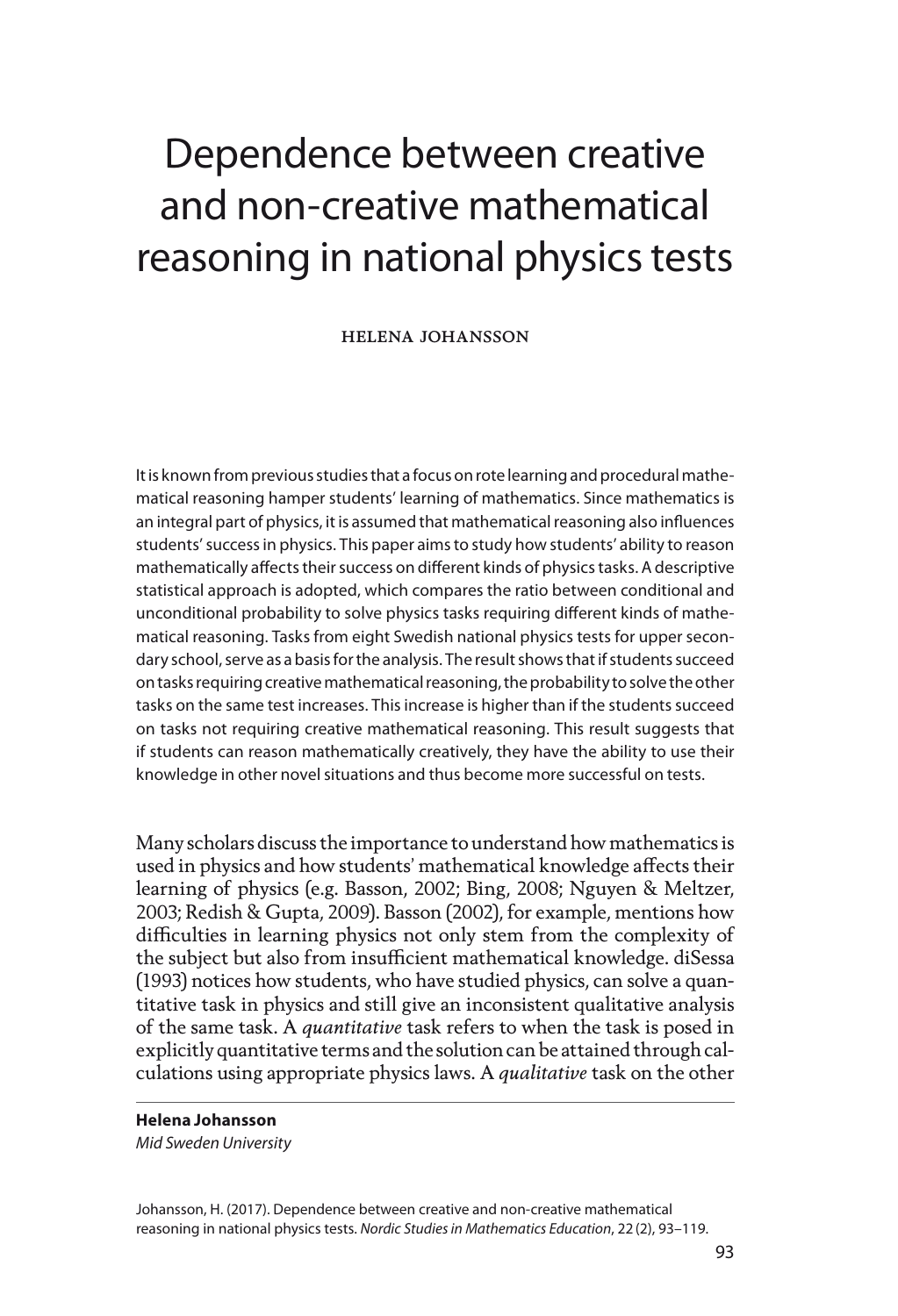hand refers to when the solution requires an analysis of the posed physical situation i.e. what will occur and/or why. It is shown that students' intuitive understanding of the physical world is quite robust and that their solutions to qualitative problems often contradict the basic physics principles (ibid.). Redish (2003) states that practice, in the meaning that students just solve various tasks, is necessary but not enough to get a deeper understanding of the underlying physics concepts. Students must learn both *how* to use the knowledge and *when* to use it. The same conclusion holds for learning mathematics, shown by e.g. Schoenfeld (1985) in his study of how students become good problem solvers in mathematics; as well as by Lesh and Zawojewski (2007), who discuss how working with mathematical modelling develops students' understanding and learning in mathematics. Michelsen (2005) also addresses benefits from modelling activities. He discusses how interdisciplinary modelling activities can help students to understand how to use mathematics in physics and discover the connections between the two subjects.

During studies of how students are engaging in different mathematical activities, Lithner (2008) has gradually developed a framework for characterising students' mathematical reasoning. The framework distinguishes between *creative mathematical founded reasoning* (CR) and *imitative reasoning* (IR). The former one refers to a reasoning that is anchored in intrinsic mathematical properties and that includes some novelty to the reasoner. If instead the anchoring is in surface properties and the reasoning consists of remembering an answer or following a process step by step, it is IR. Mathematical reasoning is one aspect of mathematical knowledge, and thus assumed to be one competence that influences students' learning of physics. Johansson (2015) shows e.g. that to pass Swedish national physics tests, students have to reason mathematically; and to fully master the Swedish physics curricula students have to be able to use CR. To examine further how students' ability to reason mathematically influences how they succeed in physics, the aim in this study is to analyse if there are any dependencies between students' success on different physics tasks, different with respect to which type of mathematical reasoning that is required to solve the tasks.

#### Conceptual framework

Lithner define *reasoning* as "the line of thought adopted to produce assertions and reach conclusions in task solving" (Lithner, 2008, p.257). *Mathematical reasoning* is used as an extension of a strict mathematical proof to justify a solution and is seen as a product of separate reasoning sequences. Each sequence includes a choice that defines the next sequence, and the reasoning is the justification for the choice that is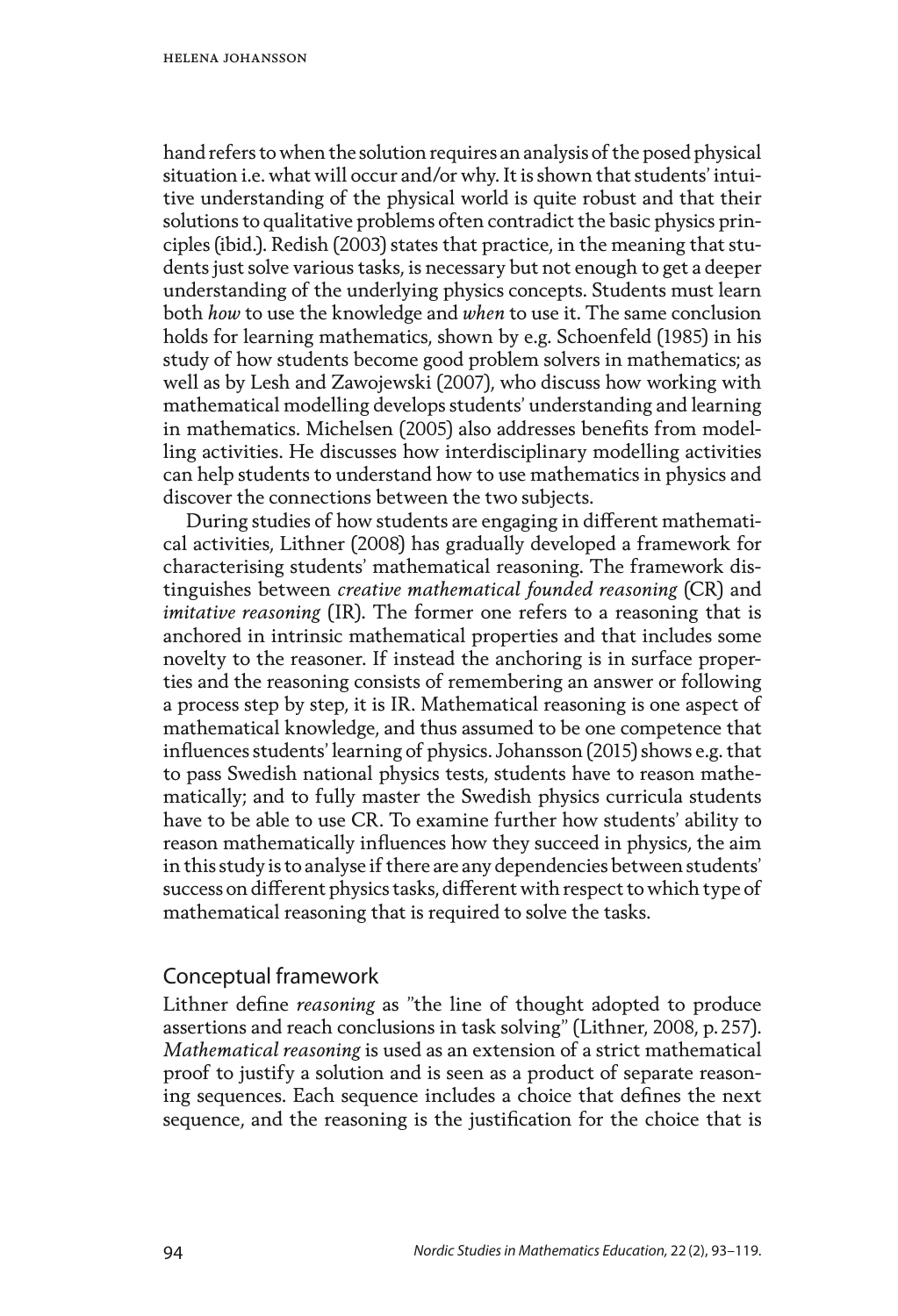made. The mathematical foundation of the reasoning can either be *superficial* or *intrinsic*. The accepted mathematical properties of an object are of different relevance in different situations. This leads to a distinction between *surface* properties and *intrinsic* properties, where the former have little relevance in the actual context and lead to superficial reasoning and the latter are central and have to be taken into consideration in the given context (Lithner, 2008). As mentioned in the introduction, this framework was developed during empirical studies of how students engage in various mathematical activities. A strength of the framework is that it is not restricted to any specific context. As long as the students have to use some kind of mathematics to come up with a solution, they are assumed to reason mathematically. Therefore, Lithner's framework is considered suitable for categorising the kinds of mathematical reasoning that are required in the physics tests.

#### *Creative mathematically founded reasoning*

Creativity is an expression often used in different contexts and without an unequivocal definition (for a discussion see Lithner, 2008, p.267–268). For the definitions of the different kinds of reasoning, the perspective of Haylock (1997) and Silver (1997) is adopted. This implies that creativity is seen as a thinking process that is novel, flexible and fluent (Lithner, 2008). CR fulfils all of the following criteria:

i. Novelty. A new reasoning sequence is created or a forgotten one is recreated.

ii. Plausibility. There are arguments supporting the strategy choice and/or strategy implementation motivating why the conclusions are true or plausible.

iii. Mathematical foundation. The arguments made during the reasoning process are anchored in the intrinsic mathematical properties of the components involved in the reasoning.

(Lithner, 2008, p.266).

#### *Imitative reasoning*

The arguments that motivate the chosen solution method (i.e. the reasoning) could be anchored in surface mathematical properties. Reasoning categorised as IR fulfils

i. The strategy choice is founded on recalling a complete answer.

ii. The strategy implementation consists only of writing it down.

(Lithner, 2008, p.258)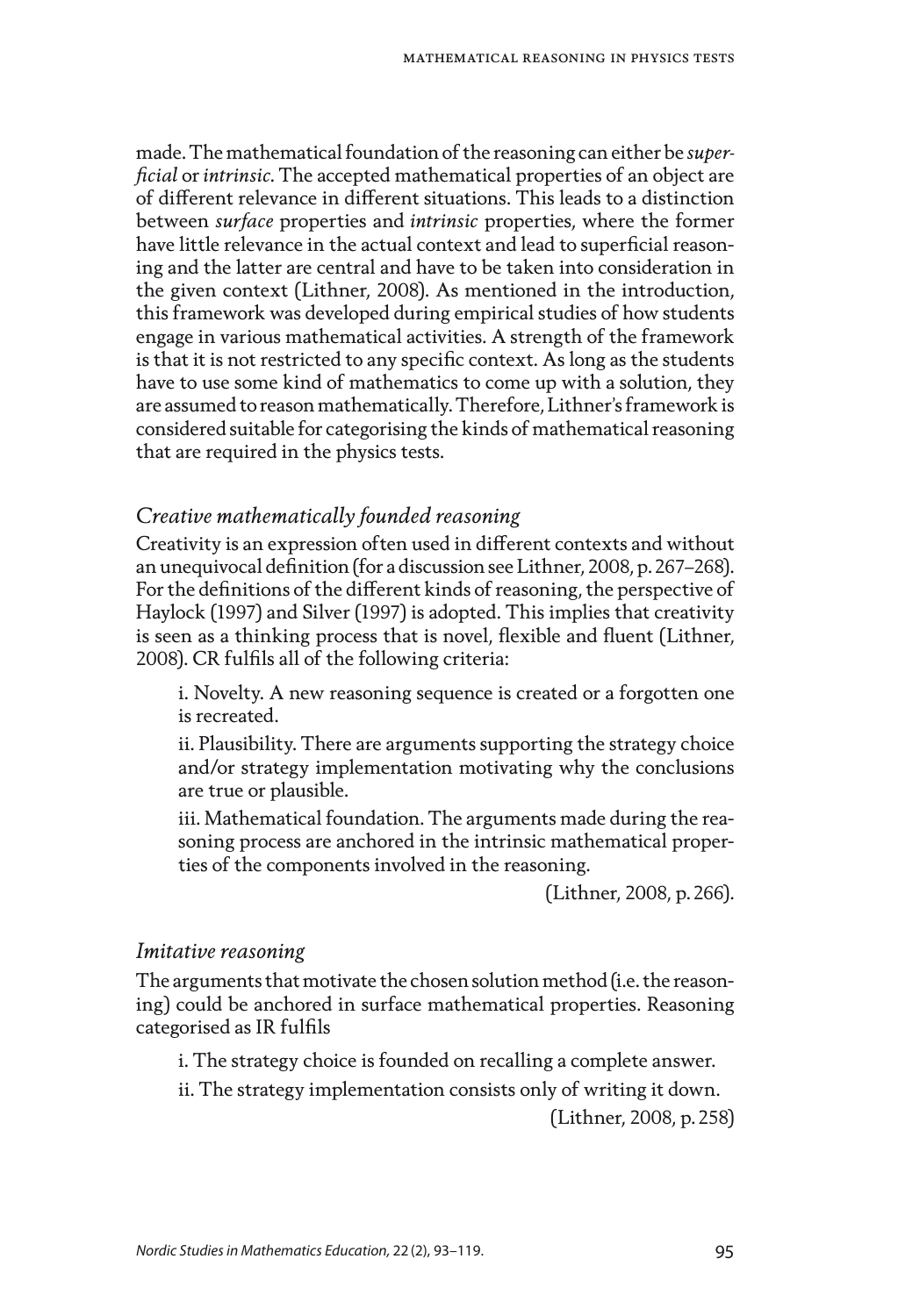i. The strategy choice is to recall a solution algorithm. The predicted argumentation may be of different kind, but there is no need to create a new solution.

ii. The remaining parts of the strategy implementation are trivial for the reasoned, only a careless mistake can lead to failure.

(Lithner, 2008, p.259)

## *Local and global creative mathematical reasoning*

Lithner (2008) introduces a refinement of the category CR into *local CR* (LCR) and *global CR* (GCR) that captures some significant differences between tasks categorised as CR. This subdivision has been further elaborated by other scholars, e.g. Boesen, Lithner and Palm (2010) and Palm, Boesen and Lithner (2011). In LCR, the reasoning is mainly IR but contains a minor step that requires CR. If instead there is a need for CR in several steps, it is called GCR.

### *Non-mathematical reasoning*

In the application of the framework, an additional category, defined in Johansson (2015), is used. This category consists of those tasks that can be solved by only using physics knowledge; and this category is called *nonmathematical reasoning* (NMR). Physics knowledge is here referred to as relations and facts that are discussed in the physics courses and not in the courses for mathematics, according to the syllabuses and textbooks, e.g. that angle of incidence equals angle of reflection.

#### *Related concept*

There has been a discussion in the mathematical educational research society whether procedural knowledge should be considered only as superficial and rote learned or viewed from a wider perspective (Baroody, Feil & Johnson, 2007; Star, 2007). Hiebert and Lefevre (1986) defined procedural knowledge as consisting of the formal language of mathematics, as well as of the algorithms and rules for completing mathematical tasks. There is an agreement that procedural knowledge is important, but not enough, when students learn mathematics (e.g. Baroody et al., 2007; Gray & Tall, 1994; Hiebert & Lefevre, 1986; Star, 2007). However, there is also an argumentation about whether *deep* procedural knowledge could exist without involvement of conceptual knowledge (Baroody,

or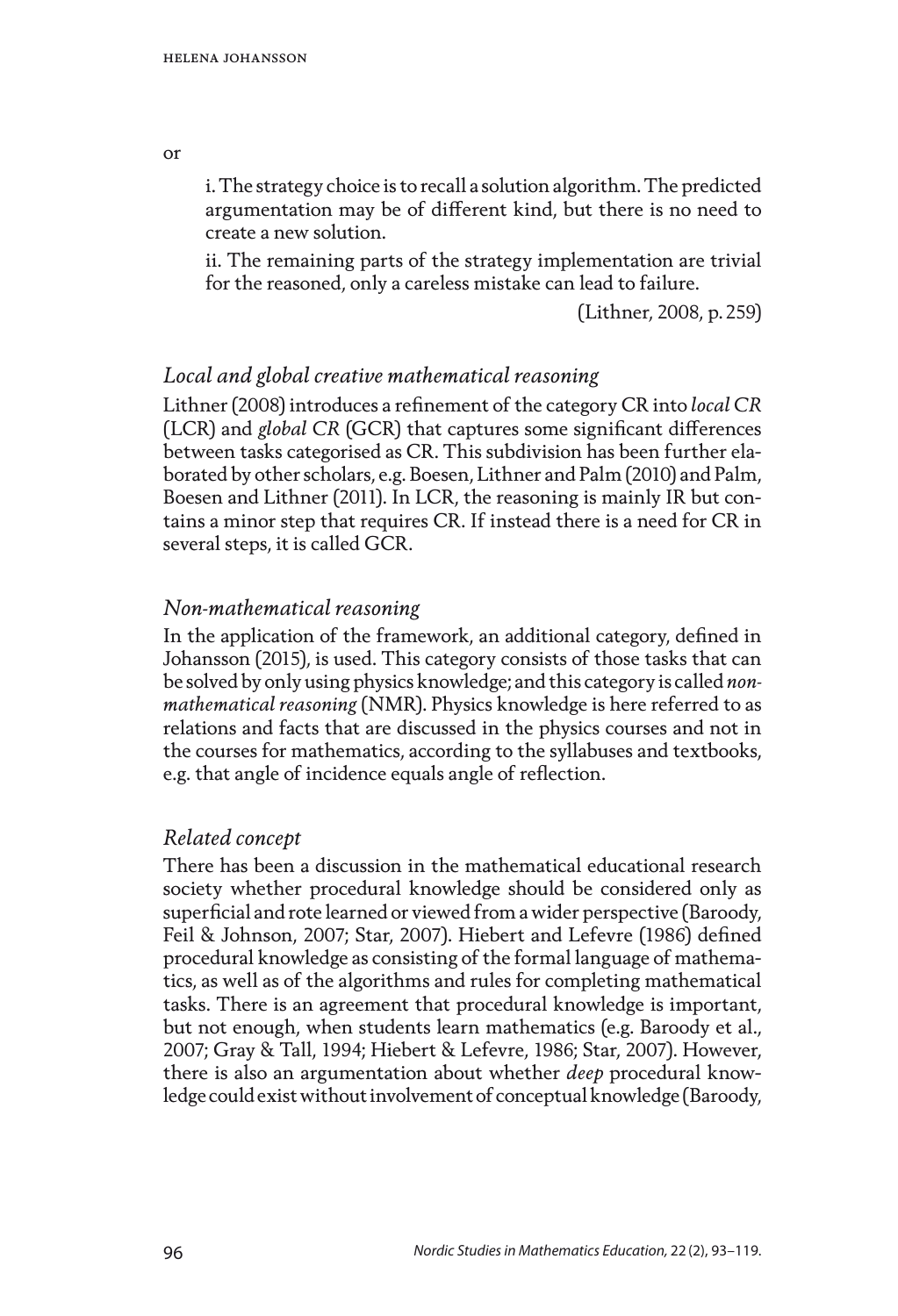Feil & Johnson 2007; Star, 2005, 2007). In the description of the framework used for characterising required mathematical reasoning, Lithner (2008) discusses different aspects of procedures and concepts. Although the definitions of the reasoning categories do not include references to procedural or conceptual knowledge, one could assume some relations between CR and conceptual knowledge on one hand and IR and procedural knowledge on the other hand.

# Research questions

Based on Lithner's (2008) framework, physics tasks in Swedish national tests have been categorised with respect to mathematical reasoning requirements in Johansson (2015). The main results showed that students must use some kind of mathematical reasoning to solve three-fourth of the tasks in a test; and that one-third of the tasks require CR. From the outcome, one of the interests that arose was if there is a dependence between how students succeed on physics tasks requiring different kinds of mathematical reasoning. To study a possible dependence the following research questions are posed:

- Does the success on a physics task that requires CR affect the probability to succeed on any other task requiring either IR or CR in the same test?
- Does the success on a physics task solvable with IR affect the probability to succeed on any other task requiring either IR or CR in the same test?

The answers to both questions are intuitively yes, but has to be verified in order to answer the following two research questions:

- How strong is the dependence in each case?
- Are there any difference in effects on tasks requiring different mathematical reasoning?

# Method

# *Physics in the Swedish School*

There are mainly two different physics courses in the Swedish upper secondary school. Physics A, which is compulsory for all natural science and technology students, and Physics B that is compulsory for natural science students and an optional continuation for technology students. In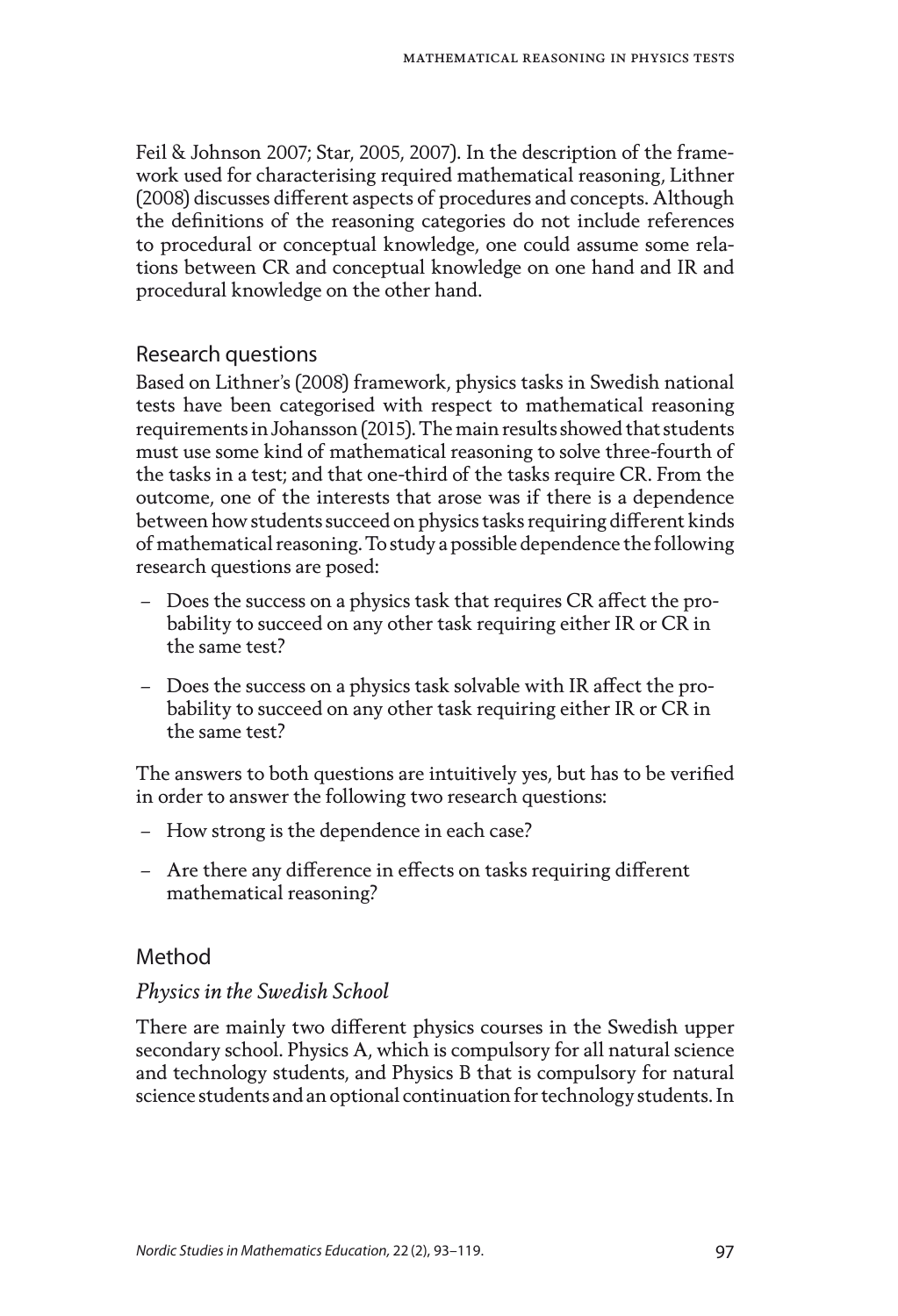the current curricula (from 2011) the names of the courses have changed to Physics 1 and Physics 2, and some of the areas previously included in Physics B are now in Physics 1. During the last decades, there has been a gradual change towards a stronger focus on process goals, and they are present in the curriculum from 1994 (Swedish National Agency for Education, 2006). Content goals are complemented with process goals, and teaching in the subject of physics should for example aim at helping students develop knowledge of the concepts, theories, models and working methods of physics. Students should be given opportunities to develop a scientific approach to the surrounding world, as well as to analyse and solve problems through reasoning based on concepts and models. Mathematics is explicitly required when making quantitative descriptions of phenomena and implicitly required when analysing data (Swedish National Agency for Education, 2000). Similarities between the upper secondary syllabuses for physics in Norway and Sweden are identified and discussed in the TIMSS Advanced 2008 report (Lie, Angell & Rohatgi, 2010). It is further discussed by Grønmo and Onstad (2013), how students' mathematical performance in the Nordic countries form a specific *Nordic profile*, distinct from other countries.

National physics tests for both physics courses are provided by the Swedish National Agency for Education through the National Test Bank as an assessment support to accomplish equivalent assessment for upper secondary physics students throughout the country. Most of the tests are classified to not authorised users. There are a few tests open to the public, which for example students can look upon to get an idea of what is expected. After a test is used, students' results are collected and compiled via the National Test Bank.

#### *Data*

The data comprise tasks from eight physics tests from the Swedish National Test Bank. The tests are the May 2002, December 2004 and May 2005 tests for the Physics A course and the May 2002, May 2003, May 2005, February 2006, and April 2010 tests for the Physics B course. These tests were chosen because the tasks in the tests already had been categorised according to mathematical reasoning requirements, and that there were available data about students' results on each of the tasks. Student data were used by permission from Department of Applied Educational Science at Umeå University, the department in charge of the National Test Bank in Physics. No names of the students are present, instead each student has got an ID-number, and thus data could be considered anonymous. The number of students for each test varies from 996 to 3666.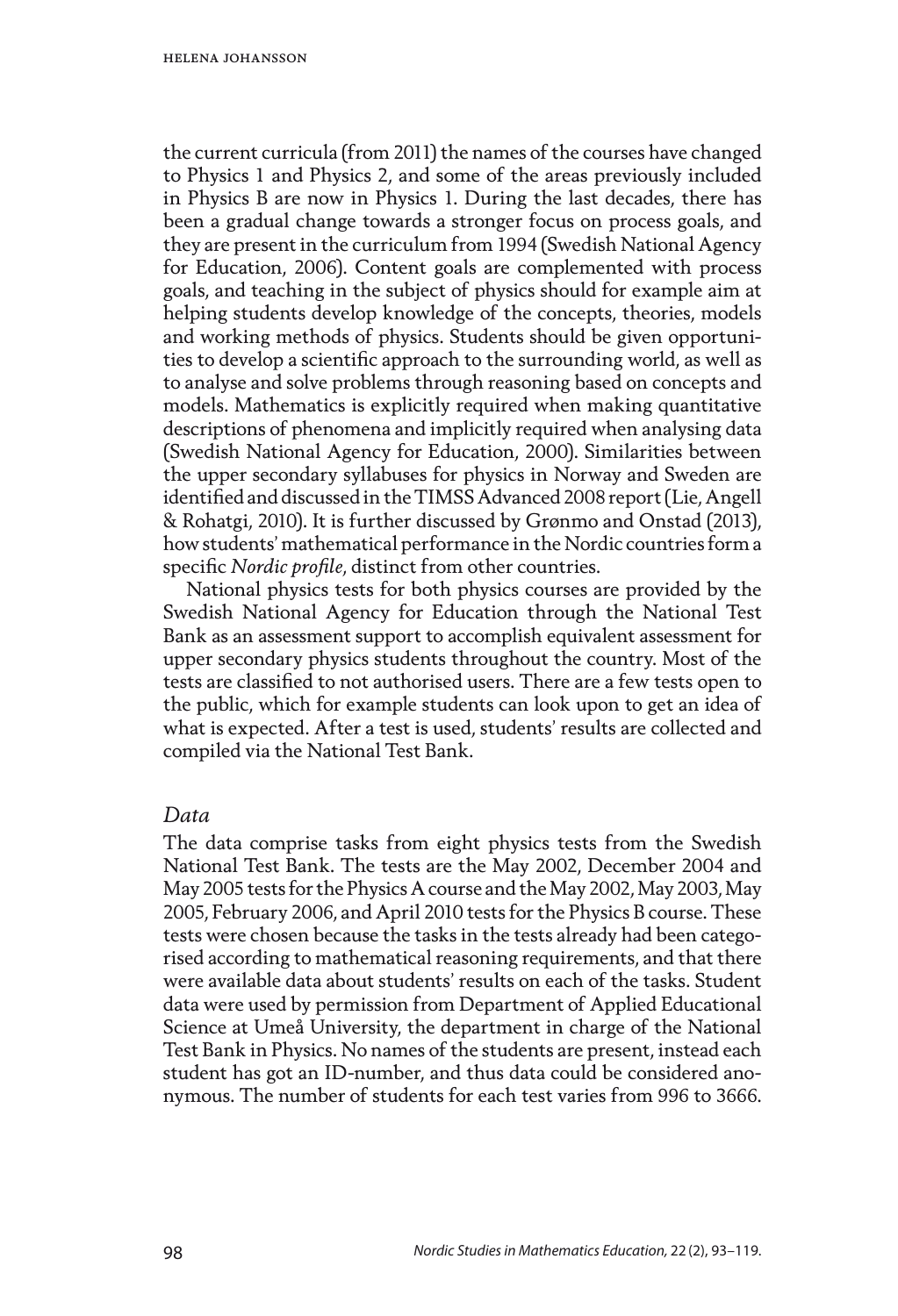There are in total 119 of the 162 physics tasks on the tests that require mathematical reasoning to be solved, and thus included in this study, i.e. no NMR tasks are included.

#### *Statistical method*

To decide whether there exists a dependence between success on a particular task R, the *reference task*, and the success on another task X, it was decided to compare the *conditional probability* P(X=1|R=1) to solve X with the *unconditional probability* P(X=1) to solve X. That is, the ratio

$$
\frac{P(X=1|R=1)}{P(X=1)}
$$
 (1)

was estimated, where  $X = 1$  and  $R = 1$  denote that the tasks have been fully solved, respectively. If this ratio is larger than 1, the probability to succeed on the task X is higher if students successfully have solved the task R than if they have not. The probabilities in (1) are estimated by computing the arithmetic means from the available student data for each test. To estimate  $P(X=1|R=1)$ , the number of students who had solved both X and R were divided by the number of students who had solved R. The probability P(X=1) was estimated by calculating the number of students who had solved X by the total number of students who had taken the test.

In order to decide if the effect of a calculated dependence is large enough to consider, *odds ratio* is used as a measure of the effect-size. Odds ratio is defined as

$$
\frac{P(X=1|R=1)}{1-P(X=1|R=1)}
$$
  
\n
$$
\frac{P(X=1|R=0)}{1-P(X=1|R=0)}
$$
 (2)

where  $P(X=1|R=1)$  is as defined above and  $P(X=1|R=0)$  denotes the conditional probability to solve X when R *is not* solved, i.e. students have only partly or not at all solved the task R. The effects are divided into small, medium and large, and associated with the calculated magnitudes of odds ratios as follows; small=1.5, medium=3.5 and large=9.0. These values could be considered as a rule of thumb (e.g. Cohen, 1988; and Hopkins, 2002).

The paired sample *t*-test was used for significance testing of the difference between the means of the dependencies that are calculated when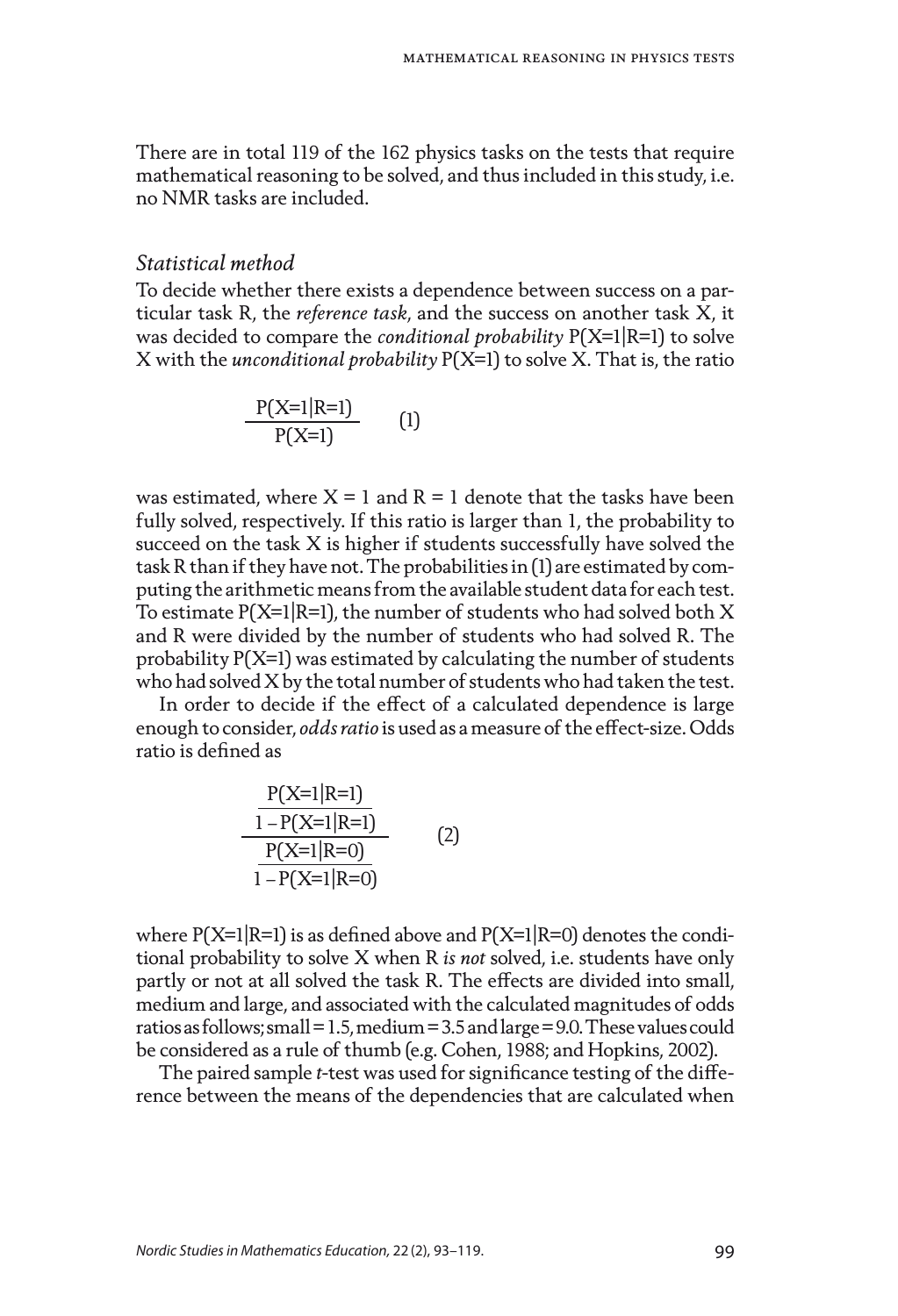CR-tasks are used as reference tasks and when IR-tasks are used as reference tasks. In order to decide if a significant difference is to be accounted for, Cohen's *d* is used as an index of the effect size. Effect sizes around 0.2 could be considered small, effect sizes around 0.5 are medium and sizes above 0.8 indicate large effects (Cohen, 1988).

### *Implementation*

For each test, a CR task was first chosen as reference task. The CR tasks were chosen so that they should not be the most difficult ones, i.e. they should not require too many analysing steps to be solved. The decisions were based on the formulation of the assignments and on what solutions that were required. For most of the tests the chosen CR task is a GCR task. On two tests the tasks categorised as GCR were judged to only occur among the most difficult tasks, thus LCR tasks were chosen instead. There was now one CR task on each test and this task was used as R in (1). The ratio was then estimated for every other task that required mathematical reasoning in each test, respectively. Since it is the effect on success with respect to mathematical reasoning that is studied, tasks not requiring mathematical reasoning, i.e. NMR tasks, were excluded from the analysis. To analyse the same ratio (1), but with an IR task as the reference task, it was decided to choose an IR task with a position approximately in the middle of the tests and relatively close to the already chosen CR task. This choice are based on that a task's positon in a test indicates how difficult the task is supposed to be to the students. The ratio (1) was estimated in the same way as above for every task requiring mathematical reasoning in each test, respectively, with the chosen IR tasks as R in (1). Below follows two examples of different tasks used as reference tasks in the Physics A 2002 test. Task 6 (figure 1) has previously been categorised as solvable with IR, and task 12 (figure 2) as requiring LCR. The method for the categorisation is thoroughly described in Johansson (2015). Two examples of the categorisation process are provided in appendix, example A-1 and example A-2.

To account for possible effects due to the positions of the tasks, it was decided to do some more calculations of the ratio (1) by choosing a GCR task that occurs earlier in the test than the IR task previously used as reference task. If there were no such GCR task, an IR task that came later in the test than the previously used CR task should be used as reference task. If there were no such IR task, an IR task positioned as close as possible to the previously used CR task was used as reference task. There are now three different ratios, i.e. with different reference tasks, for every test. To be able to statistically compare the ratios, the measure of effect size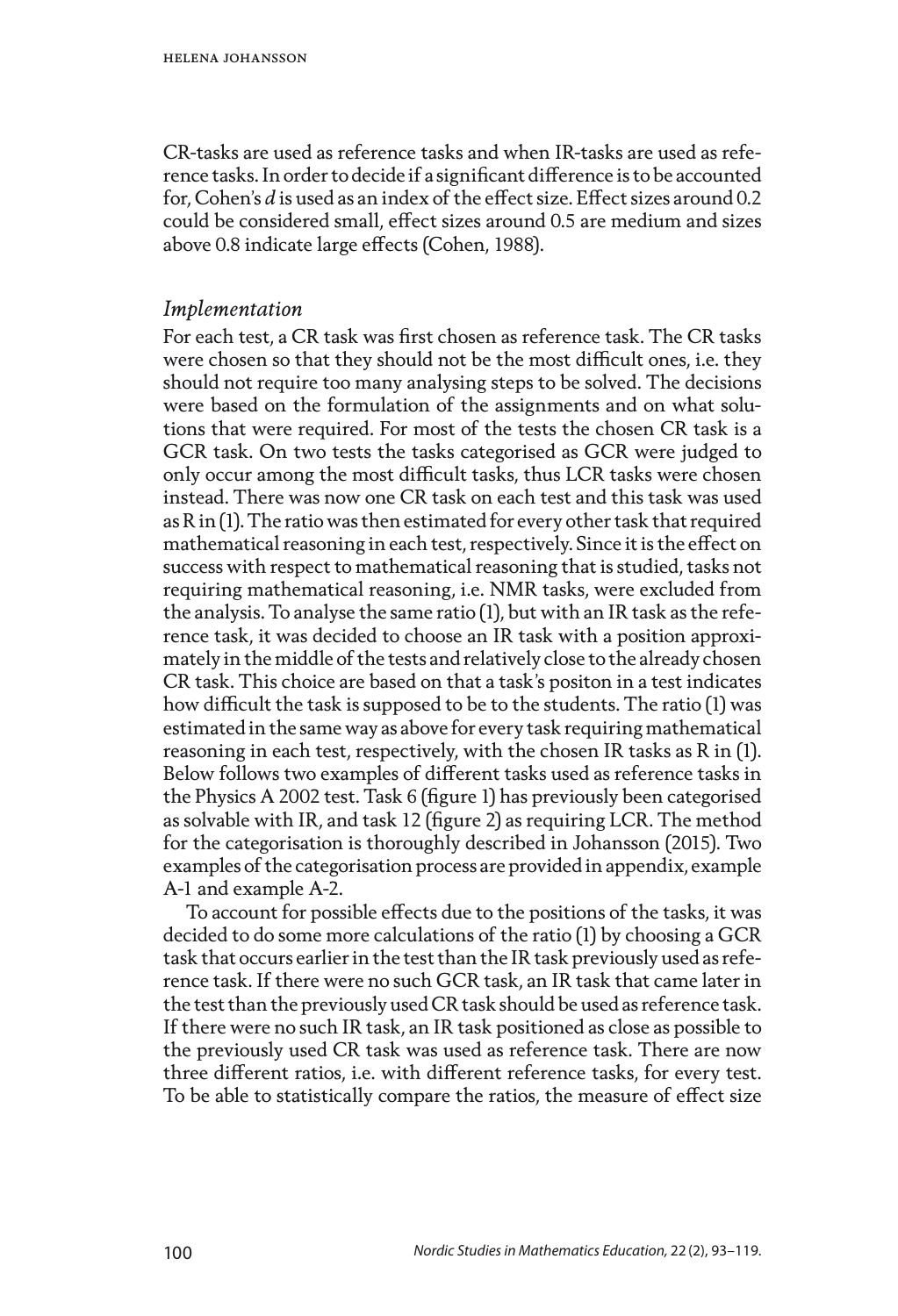Read the press cutting below.

Watch out!

A study of cause of death and injuries among the population in the South Pacific shows that most accidents are caused by falling coconuts and overturned palm trees. This is nothing to laugh about. A four kilos coconut that comes loose from a 25 meter high palm tree, reaches a speed of 80 km/h and hits the ground – or an unfortunately placed head – with a pressure that corresponds to one ton. The study is performed by Doctor Herman Oberli at the hospital in Honiara, Solomon Islands. (TT-DPA)

Is it true that a coconut can reach 80 km/h after a 25 m high fall?

Figure 1. *Task 6*

In order to determine the charge on two small, light silver balls, the following experiment was conducted. The balls, which were alike, weighed 26 mg each. The balls were threaded onto a nylon thread and were charged in a way that gave them equal charges. The upper ball levitated freely a little distance above the other ball. There was no friction between the balls and the nylon thread. The distance between the centres of the balls was measured to 2.9 cm.

What was the charge on each of the balls?

Figure 2. *Task 12*

(2) is calculated for respective ratio. The two calculated ratios (1) with an IR task and a CR task as close as possible were furthermore used in the paired sample *t*-test in order to decide if the means differ significantly.

## Analysis and result

In table 1 the calculations for respective task on the Physics A 2002 test are displayed. The estimated values for the ratios in the first row are the results when the CR task, task number 12 (figure 2), is used as reference. Similarly, the estimated values for the ratios in the second row are the results with the IR task, task number 6 (figure 1), used as reference. By comparing the two estimated ratios for each task it was noticed that the ratio in most cases was larger when the CR-task was the reference,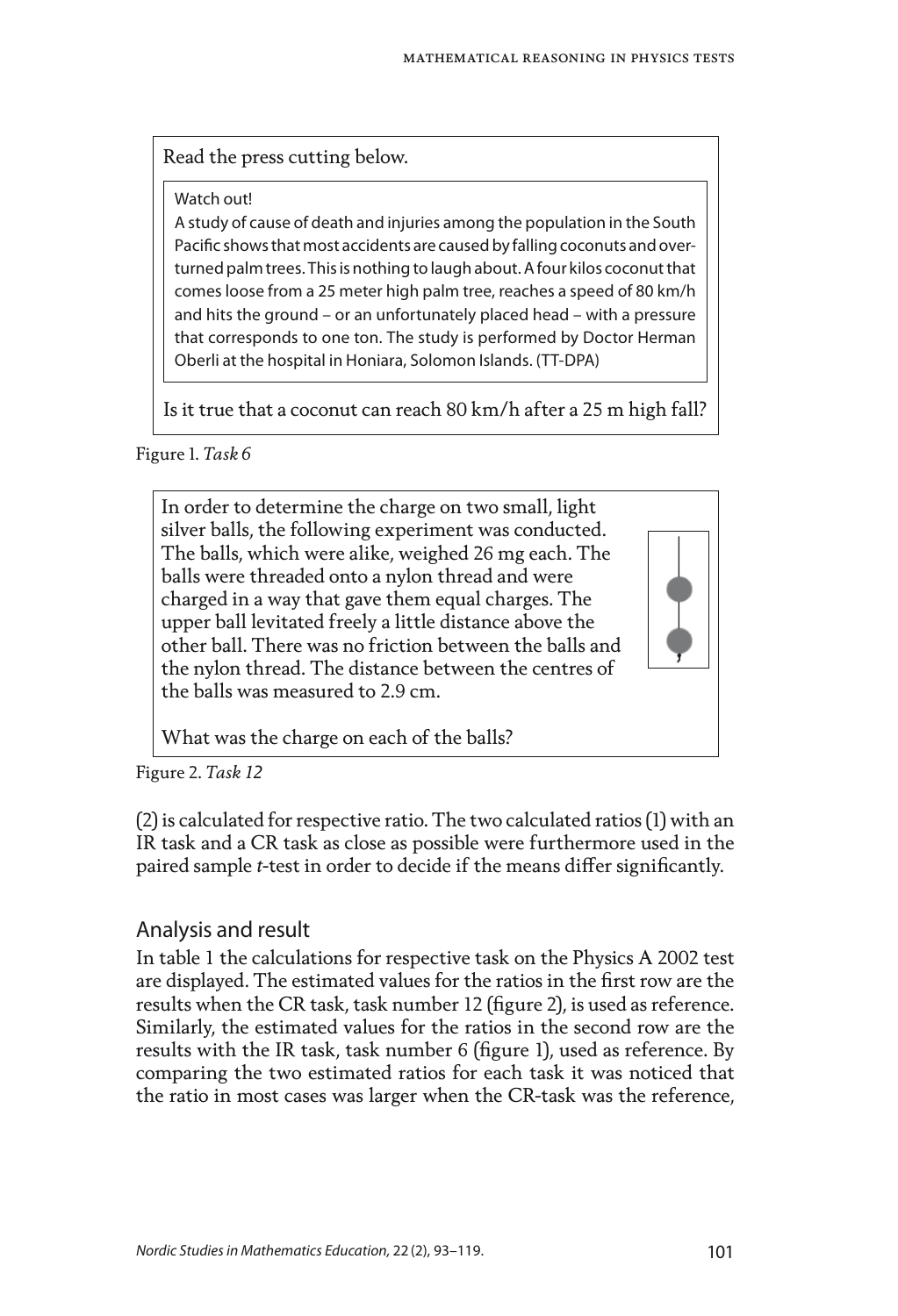compared to when the IR-task was used in the calculations. For example, the estimated values on row 1 and 2 for task number 1a in table 1 are 1.21 and 1.14, respectively, which shows that it is more likely to succeed on task 1a if you solve the CR task than if you solve the IR task.

| Task | la<br>(IR)         | 1b<br>(IR) | 2a<br>(NMR) | 2b<br>(IR) | 3    | 4    | 5.         | 6    | $[IR]$ $[LCR]$ $[LCR]$ $[IR]$ $[NMR]$ $[NMR]$         | 8    |
|------|--------------------|------------|-------------|------------|------|------|------------|------|-------------------------------------------------------|------|
| 12   | 1.21               | 1.47       |             | 1.20       | 1.44 | 1.08 | 1.36       | 1.49 |                                                       |      |
| 6    | 1.14               | 1.21       |             | 1.12       | 1.19 | 1.07 | 1.15       | R    |                                                       |      |
|      | 9<br>$(NMR)$ (LCR) | 10         | 11          | 12         | 13   |      | 14 G 14 VG | - 15 | 16a<br>(IR) (LCR) (GCR) (LCR) (GCR) (GCR) (GCR) (GCR) | 16b  |
| 12   |                    | 1.29       | 1.87        | R          | 1.27 | 1.95 | 4.76       | 2.28 | 1.68                                                  | 2.81 |
| 6    |                    | 1.19       | 1.24        | 1.49       | 1.17 | 1.31 | 1.69       | 1.37 | 1.22                                                  | 1.43 |

Table 1. *Ratios according to (1) for the tasks in the Physics A 2002 test with the tasks 12 and 6 as reference tasks*

Corresponding values for e.g. task 13 in table 1 are 1.27 and 1.17, respectively, which indicates the same result. The corresponding tables containing the estimated values for the ratios for the rest of the physics tests are provided in appendix, table A-1 to table A-7. Furthermore, by comparing the values in each entry for respective row in table 1 and in the rest of the tables in appendix, the results indicate that the dependence between success on a specific task and on the rest of the tasks on the test increases the later the tasks are positioned in the tests. This tendency seems to be the same for both IR tasks and CR tasks used as reference tasks. For example, consider the values in the first row in table 1, all values are less than 1.5 for the first 10 tasks, and for task 11 and the following six tasks, only one value is less than 1.5. Similar result holds for the values in the second row, where the values for the first 10 tasks except one, are less than 1.20, and all values are larger than 1.20 for all but one of the rest of the tasks.

To analyse further whether there are any differences in the ratios with respect to mathematical reasoning categories, the mean ratio  $(\bar{r})$  were calculated for respective category (IR, LCR and GCR) for each reference task in each test (table 2 ). The first row for every test in table 2 shows the values when the chosen CR task is used as reference task, and the second row shows the values when the IR task is used as reference task. So the top two rows are the respective means of the values in table 1. The values indicate that the success on other tasks is more dependent on students' success on a CR task than on their success on an IR task.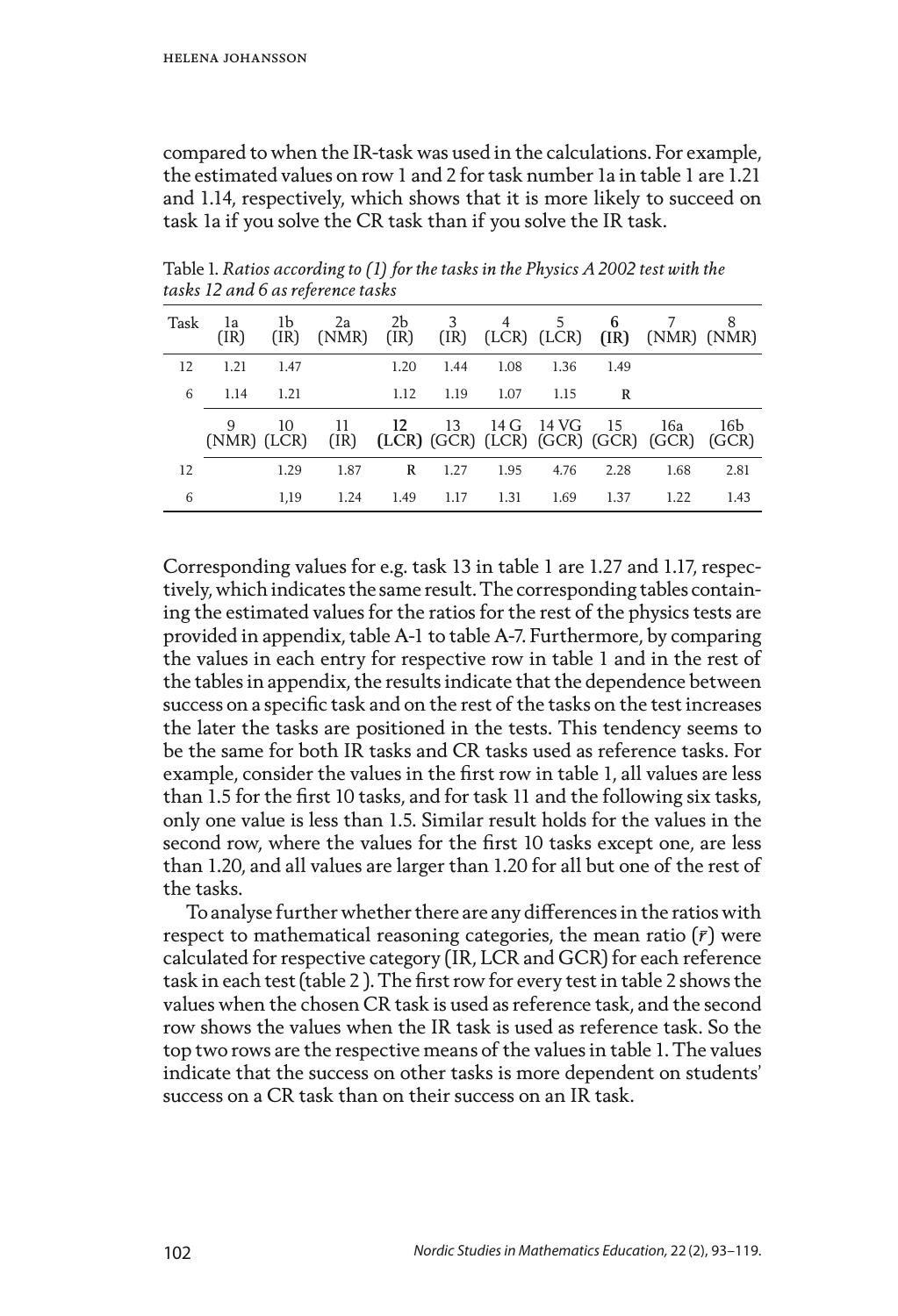|                 | R          |      | $\bar{r}$  |            |
|-----------------|------------|------|------------|------------|
|                 |            | IR   | <b>LCR</b> | <b>GCR</b> |
| Physics A VT 02 | 12 (LCR)   | 1.45 | 1.43       | 2.56       |
|                 | $6$ (IR)   | 1.18 | 1.24       | 1.38       |
| Physics A HT 04 | 11 (GCR)   | 1.42 | 1.68       | 2.03       |
|                 | 8a (IR)    | 1.26 | 1.39       | 1.31       |
| Physics A VT 05 | 10 (GCR)   | 1.28 | 1.53       | 1.45       |
|                 | 8a (IR)    | 1.02 | 1.03       | 1.03       |
| Physics B VT 02 | 10 (GCR)   | 1.44 | 1.84       | 2.21       |
|                 | $7$ (IR)   | 1.27 | 1.51       | 1.59       |
| Physics B VT 03 | $8$ (LCR)  | 1.27 | 1.44       | 1.65       |
|                 | $7$ (IR)   | 1.13 | 1.20       | 1.27       |
| Physics B VT 05 | 12b (GCR)  | 1.17 | 1.21       | 1.22       |
|                 | $8b$ (IR)  | 1.25 | 1.46       | 1.42       |
| Physics B VT 06 | 12a(GCR)   | 1.40 | 1.73       | 1.94       |
|                 | $10b$ (IR) | 1.38 | 1.32       | 1.29       |
| Physics B VT 10 | 11b(GCR)   | 1.39 | 1.52       | 2.03       |
|                 | $9b$ (IR)  | 1.19 | 1.24       | 1.49       |

Table 2. *The mean ratio, for each of the mathematical reasoning categories with respect to the different reference tasks in each test*

The tendency discussed above, that the dependence increase with the tasks position in the test, suggests that position has an effect on the dependence. As described in the Method section, a new reference task with another position was chosen for each test and values for the ratios according to (1) were estimated with this new task as reference. The new values for the Physics A 2002 test are displayed in the last row in table 3. The first two rows in the table are the previously calculated and displayed ratios in table 1, with the two other tasks used as reference tasks. As previously, tables for the other physics tests are available in appendix, table A-8 to table A-13. No new task were chosen for the Physics B 2003 test since the two previously used tasks already were positioned next to each other in the test (table A-4).

Comparing the values in row 1 and 3 for each task in table 3 shows that the ratio in all except one case, was larger when the CR task (task 12) was the reference, compared to when the IR task (task 11) was used in the calculations. Consider for example the values in row 1 and 3 for task 1b, these are 1.47 and 1.35, respectively; and corresponding values for task 15 are 2.28 and 2.08, respectively. Similar results were obtained for the rest of the calculations, which indicate that success on a GCR task, even when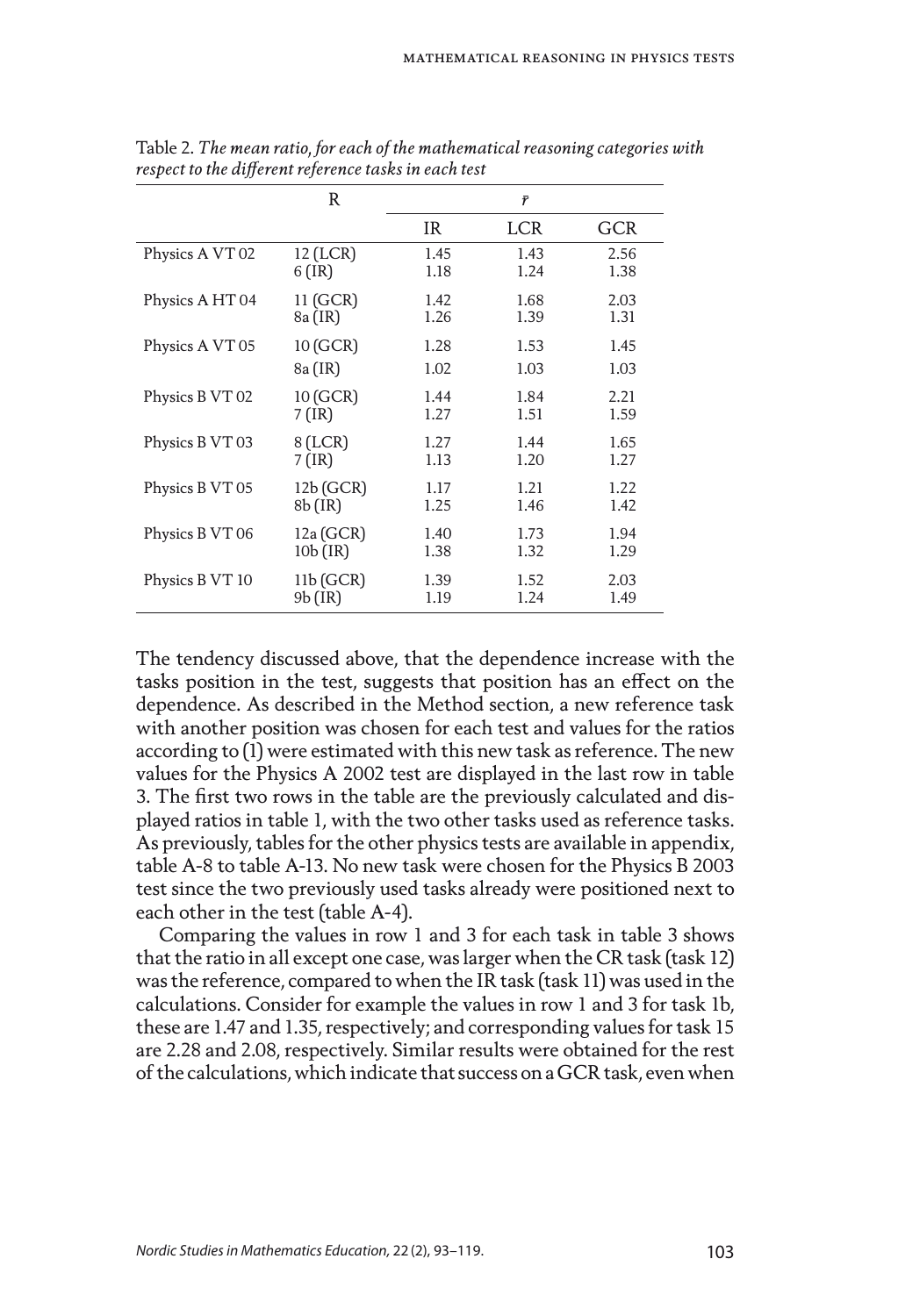| Task | la<br>(IR)       | lЬ<br>(IR) | 2a<br>(NMR) | 2b<br>(IR) | 3<br>(IR) | 4    | 5     | 6    | (LCR) (LCR) (IR) (NMR) (NMR)                                  | 8            |
|------|------------------|------------|-------------|------------|-----------|------|-------|------|---------------------------------------------------------------|--------------|
| 12   | 1.21             | 1.47       |             | 1.20       | 1.44      | 1.08 | 1.36  | 1.49 |                                                               |              |
| 6    | 1.14             | 1.21       |             | 1.12       | 1.19      | 1.07 | 1.15  | R    |                                                               |              |
| 11   | 1.18             | 1.35       |             | 1.16       | 1.35      | 1.09 | 1.33  | 1.40 |                                                               |              |
|      | 9<br>(NMR) (LCR) | 10         | 11          | 12         | 13        | 14 G | 14 VG | - 15 | 16a<br>$[IR]$ $[LCR]$ $[GCR]$ $[LCR]$ $[GCR]$ $[GCR]$ $[GCR]$ | 16b<br>(GCR) |
| 12   |                  | 1.29       | 1.87        | R          | 1.27      | 1.95 | 4.76  | 2.28 | 1.68                                                          | 2.81         |
| 6    |                  | 1.19       | 1.24        | 1.49       | 1.17      | 1.31 | 1.69  | 1.37 | 1.22                                                          | 1.43         |
| 11   |                  | 1.23       | R           | 2.11       | 1.20      | 1.77 | 2.13  | 2.08 | 1.45                                                          | 1.23         |

Table 3. *Ratios according to (1) for the tasks in the Physics A 2002 test with the new task 11 together with tasks 12 and 6 as reference tasks*

account for position in the test is taken, in most cases has a larger effect on the success on the rest of the tasks, than success on an IR task has.

The means of the ratios for respective reasoning categories with respect to the latest reference tasks in each physics tasks are displayed in table 4. Comparing the means with the previous calculated ones (table 2), shows that in six out of eight tests the effect on success is higher for all three reasoning categories when students succeed on a CR task compared to if they have succeeded on an IR task. The means of the estimated ratios for the Physics A 2002 test are for example 1.45 for IR tasks, 1.43 for LCR tasks and 2.56 for GCR tasks when the LCR task (task 12) was used as the reference task (table 2). Corresponding means are 1.29, 1.51 and 1.62, respectively (table 4), when the IR task (task 11) was used as the reference task in equation (1).

The significance testing was performed to test the hypothesis that if students solve a CR task they have a higher chance to solve other physics tasks requiring mathematical reasoning, than if they solve an IR task. The hypothesis was tested on the pair of calculated values for the conditional probabilities (1) with the CR task and the IR task as close as possible as reference tasks, or with a CR task occurring earlier in the test than the used IR task. For the Physics A 2002 test this means that it is the values in the first and the last rows for every task (not used as R) that are included (table 3). Since the difference is assumed to be general and not restricted to specific tasks or tests, the *t*-test was performed on all physics tests together. In total 103 pairs of values were included. The result showed that there is a significant difference of the means of the conditional probabilities with CR as R and with IR as R ( $\bar{x}_D = 0.15$ ,  $p = 0.000017 < 0.05$ . The effect of the significant difference,  $d = 0.41$ , is considered to be around 0.5 and thus in the lower range of medium.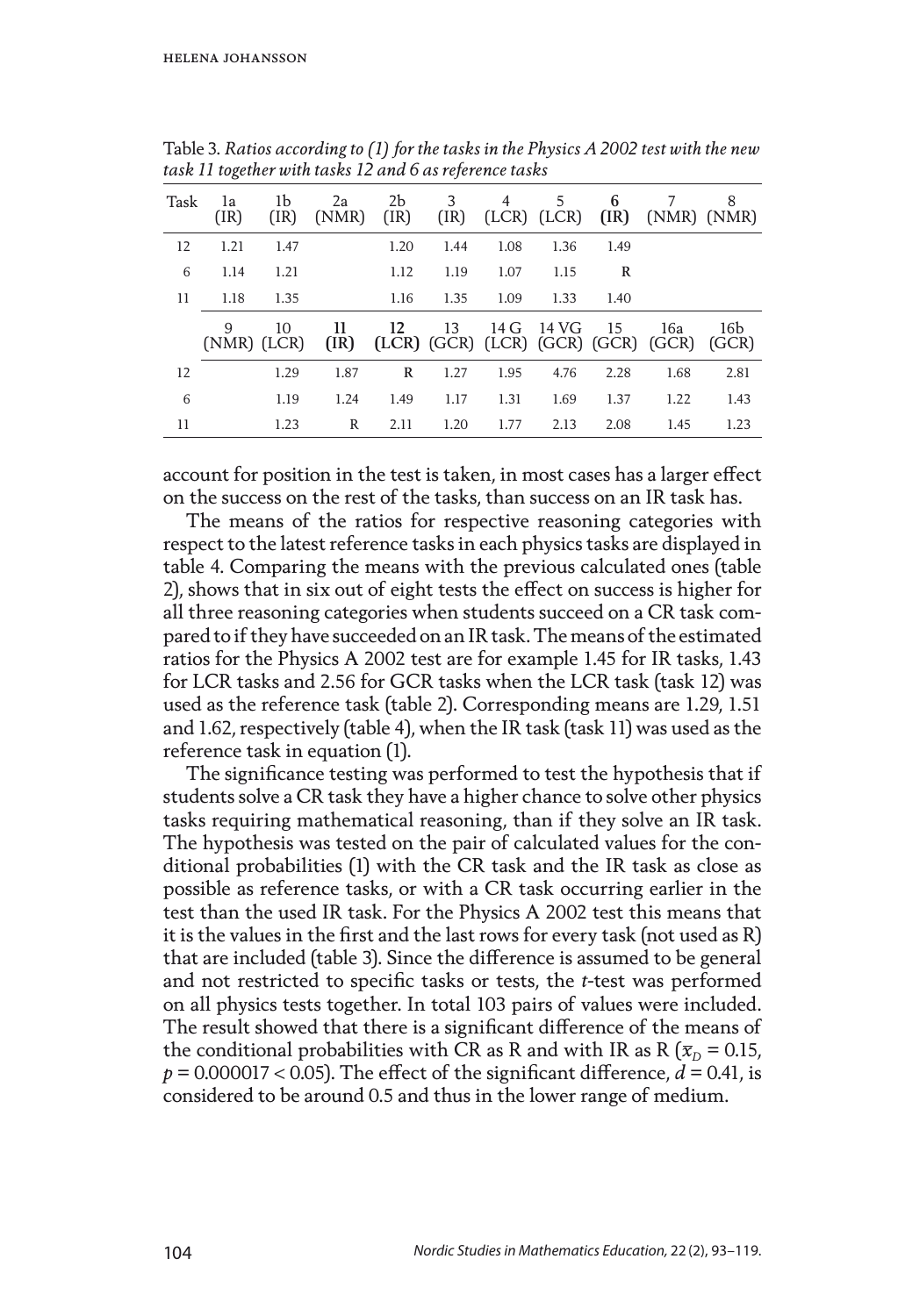|                 | R          |      | $\bar{r}$ |            |
|-----------------|------------|------|-----------|------------|
|                 |            | IR   | LCR       | <b>GCR</b> |
| Physics A VT 02 | $11$ (IR)  | 1.29 | 1.51      | 1.62       |
| Physics A HT 04 | 7a (GCR)   | 1.19 | 1.31      | 1.43       |
| Physics A VT 05 | $12a$ (IR) | 1.19 | 1.37      | 1.33       |
| Physics B VT 02 | $9b$ (IR)  | 1.39 | 1.67      | 1.97       |
| Physics B VT 05 | 7(GCR)     | 1.27 | 1.45      | 1.42       |
| Physics B VT 06 | 4(GCR)     | 1.50 | 1.45      | 1.65       |
| Physics B VT 10 | 7b (GCR)   | 1.30 | 1.31      | 1.67       |

Table 4. *The mean ratio for each of the mathematical reasoning categories with respect to the added reference tasks in each test*

As described in Method, odds ratio is used as a measure of effect size of the separately calculated dependencies. Estimations of the odds ratio were calculated according to (2) for all tasks in every physics test with the three different reference tasks, respectively. The values of effect sizes for the tasks in the Physics A 2002 test are displayed in table 5, and the effect sizes for the rest of the physics tests are provided in appendix, table A-14 to table A-20. The effect sizes that are interesting to compare for each task are at first-hand the two that are calculated with reference tasks as close as possible to each other, or when the reference task is a CR task occurring earlier in the test than the used IR task. Then, as described above, possible influences of the tasks position in the tests are considered. Thus, for the Physics A 2002 test, the values in the first and the last rows are the one most interesting to compare. For example, the value of the effect size for having solved the CR task 12 (row 1, table 5) is 7.13 for task 1a, and 3.95 for task 1b. Both these could be considered medium effects according to the rule of thumb outlined in the Statistical method section, i.e. the value is between 3.5 and 9. It is also noticed that the effect is larger on task 1a than on 1b. Corresponding values of the effect for having solved the IR task 11 (row 3, table 5) are 6.91 for task 1a and 4.04 for task 1b, which also can be considered as a medium effect, and larger for task 1a than for task 1b.

When analysing the values in row 1 and row 3 for every task, it is noticed that there is a medium effect on 8 of the 14 tasks that are included in the analysis and not used as reference tasks, and a large effect on 2 of the 14 tasks. On the rest of the four tasks the effect is small. When only effect sizes that can be considered at least medium is taken into account, and pair-wise compared for each task in the Physics A 2002 test, it is noticed that the effect is larger on five tasks if the students have solved the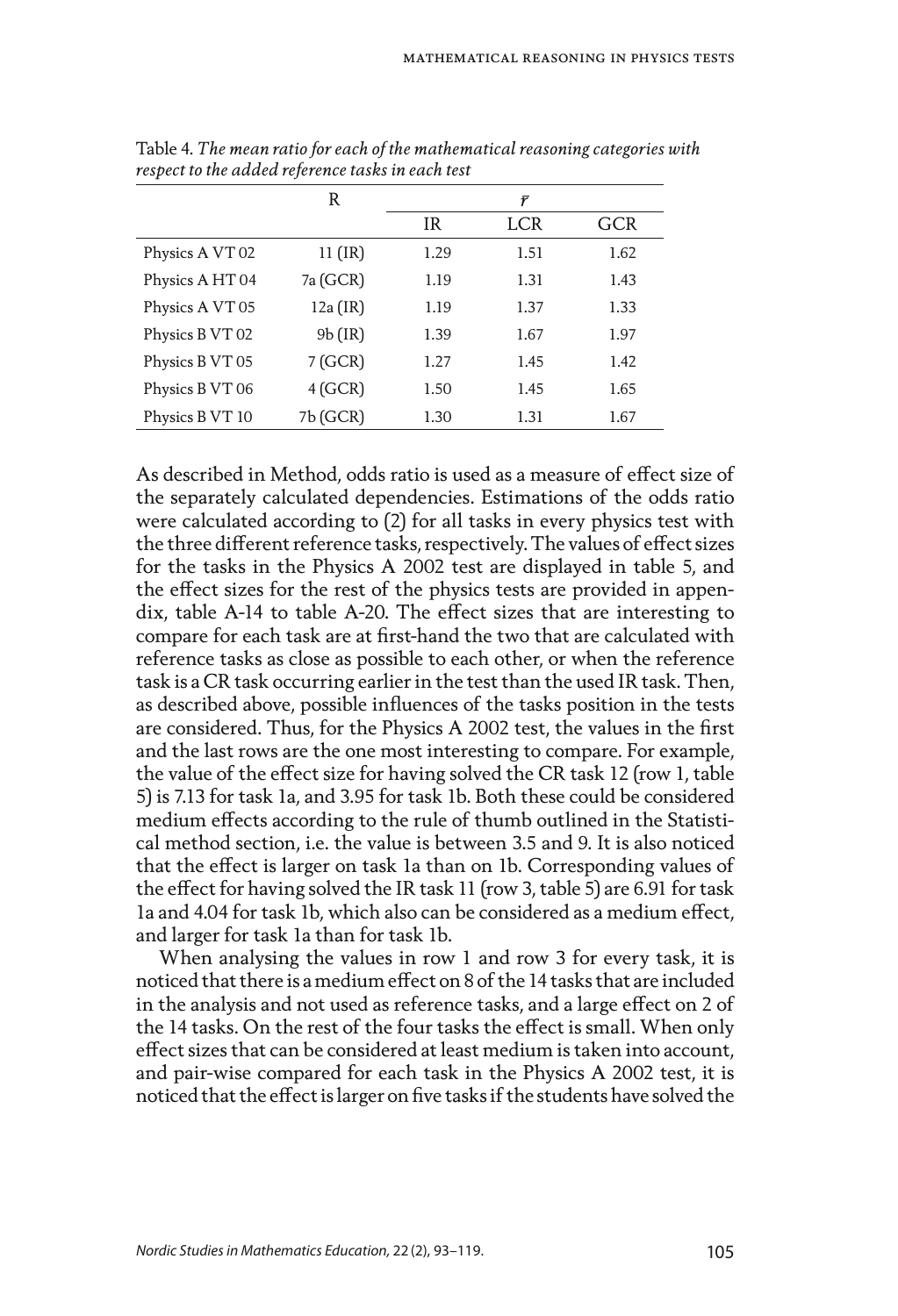| Task | la<br>(IR)       | lЬ<br>(IR) | 2a<br>(NMR) | 2b<br>(IR) | 3<br>(IR) | 4    | 5.<br>(LCR) (LCR) | 6<br>(IR) |                                            | 8<br>(NMR) (NMR) |
|------|------------------|------------|-------------|------------|-----------|------|-------------------|-----------|--------------------------------------------|------------------|
| 12   | 7.13             | 3.95       |             | 6.76       | 4.11      | 1.56 | 3.16              | 4.70      |                                            |                  |
| 6    | 5.06             | 2.84       |             | 4.05       | 2.72      | 1.92 | 2.44              | R         |                                            |                  |
| 11   | 6.91             | 4.04       |             | 5.18       | 3.98      | 1.96 | 3.47              | 5.54      |                                            |                  |
|      | 9<br>(NMR) (LCR) | 10         | 11<br>(IR)  | 12         | 13        | 14 G | 14 VG             | 15        | 16a<br>(LCR) (GCR) (LCR) (GCR) (GCR) (GCR) | 16b<br>(GCR)     |
| 12   |                  | 2.67       | 6.74        | R          | 2.04      | 3.09 | 18.9              | 3.82      | 4.75                                       | 5.44             |
| 6    |                  | 3.42       | 4.54        | 4.70       | 2.31      | 3.06 |                   | 3.21      | 2.50                                       | 3.50             |
| 11   |                  | 2.98       | R           | 8.43       | 2.14      | 4.93 | 10.6              | 6.77      | 4.11                                       | 11.9             |

Table 5. *Odds ratios according to (2) for the tasks in the Physics A 2002 test with tasks 12, 6 and 11 as reference tasks*

CR task, compared to if they have solved the IR task. This holds for task 1a, 2b, 3, 14VG and 16a (table 5). It is also noticed that the effect is higher on five of the tasks if the student instead solves the IR task compared to the CR task, see task 1b, 6, 14G, 15 and 16b in table 5. The values in the table also shows that the effect in most cases are larger for the five tasks with a larger effect for solving the CR task, than on the five task with a larger effect for solving the IR task.

Compiling the above result with the result from the analysis of the effect sizes for the tasks in the rest of the physics tests shows that there are 50 out of 103 tasks that have a medium effect. Of these 50 tasks the effect is larger on 26 of the tasks if the students have solved the CR task used as reference task compared to if they have solved the IR task (table 6). There are four tasks (of the 103 tasks) that have a large effect; and for three of these four tasks, the effect is larger if students solve the CR task than if they solve the IR task. Furthermore, there are one task that no students manage to solve without also solving the CR task used as

| Effect size                                     | Number of tasks |
|-------------------------------------------------|-----------------|
| Small effect                                    | 48              |
| Medium effect, larger with CR as reference task | 26              |
| Medium effect, larger with IR as reference task | 24              |
| Large effect, larger with CR as reference task  | 3               |
| Large effect, larger with IR as reference task  | 1               |
| Infinite effect with CR as reference            | 1               |

Table 6. *Number of tasks with the different effect sizes*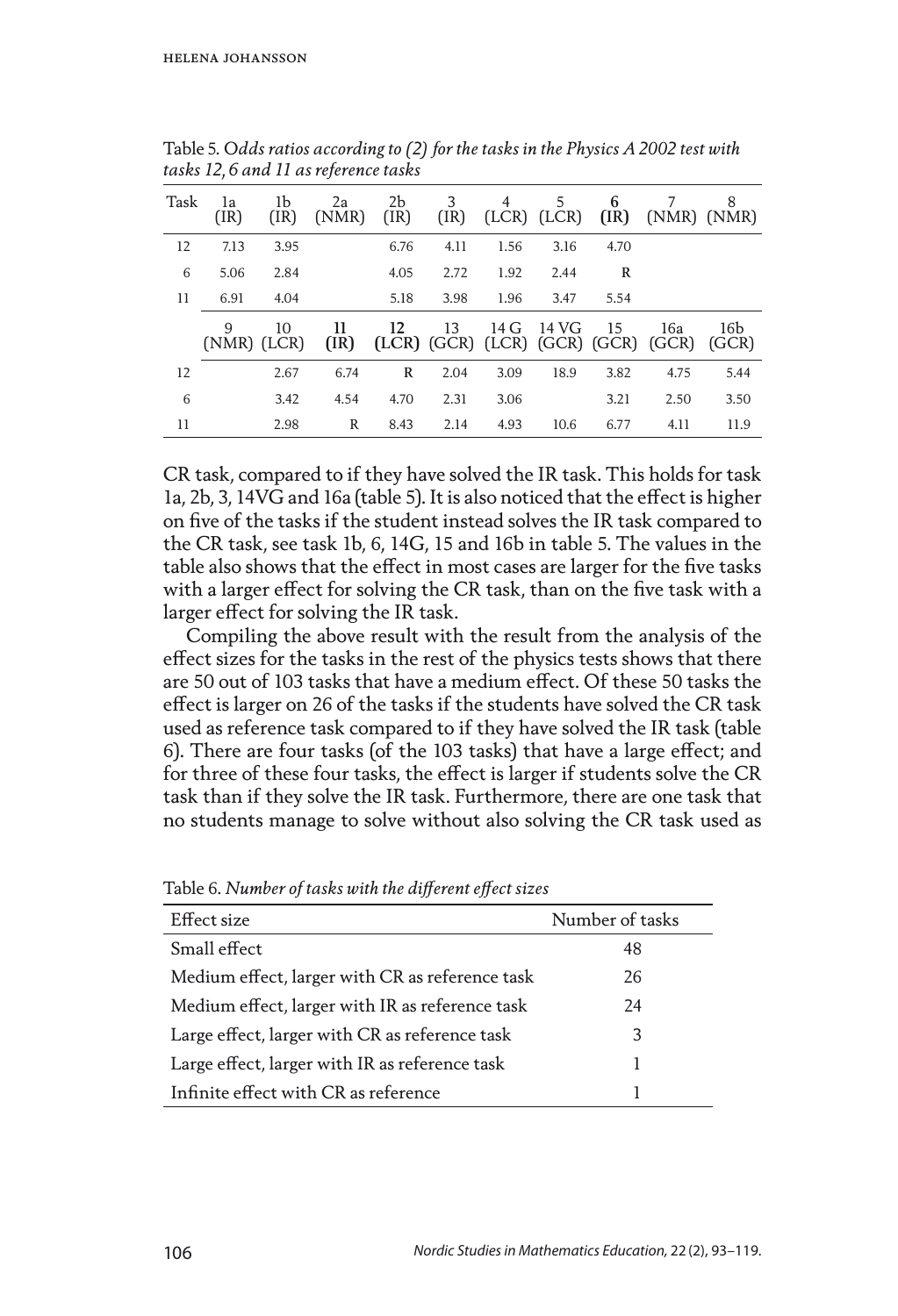reference task, thus the nominator in (2) is 0 and the odds-ratio turns to infinity (task 14VG, table A-14).

When only effects considered at least medium (and the one with infinity is excluded), there are in total 29 tasks for which the effects are higher when a CR task is used as reference task, and 26 tasks for which the effects are higher when an IR task is used as reference. Comparing this with the previous result, that there is a significant difference between the general effect of solving a CR task and an IR task, shows that although the general effect is large enough to consider, the effects on individual tasks do not differ so much.

## Discussion and implications

The outcome of the present study shows that mastering the ability to reasoning mathematically creatively has a positive effect on the success on other physics tasks. It is shown that the effect generally is higher for tasks requiring CR compared to tasks solvable with IR. Going back to the definitions of the reasoning categories, CR tasks require that students can use their mathematical knowledge in novel situations, which in turn implies an intrinsic understanding of the mathematics that is involved. At the same time, when students are able to use their knowledge in novel situations, they have also developed another approach to the task solving process. Their strategy is based on the judgement of plausibility, which means that they analyse the task/assignment and have an idea of plausible conclusions. This ability to reason mathematically creatively is thought to be generalizable to various mathematical areas. IR tasks, on the other hand, could be solved by remembering an algorithm, and no intrinsic understanding of the mathematics is required. Therefore it is reasonable that the effect between success on CR tasks is higher than the effect of success on a CR task and on an IR task. Nevertheless, there is still a positive effect on IR tasks from the success on CR tasks, which suggests that students who have developed the ability to reason mathematically creatively also have a better chance to succeed on tasks of a more procedural character. That no intrinsic understanding is required in order to solve IR tasks does not exclude the possibility that students could have developed some conceptual understanding; and thus, success on IR tasks positively affects the success on CR tasks. At the same time, the only characteristics different IR tasks have in common, at least theoretically, are that they should be possible to solve by remembering an answer or a procedure and implement this. Therefore it is reasonable to expect that the effect on the success on other IR tasks varies depending whether they are solved by similar procedures.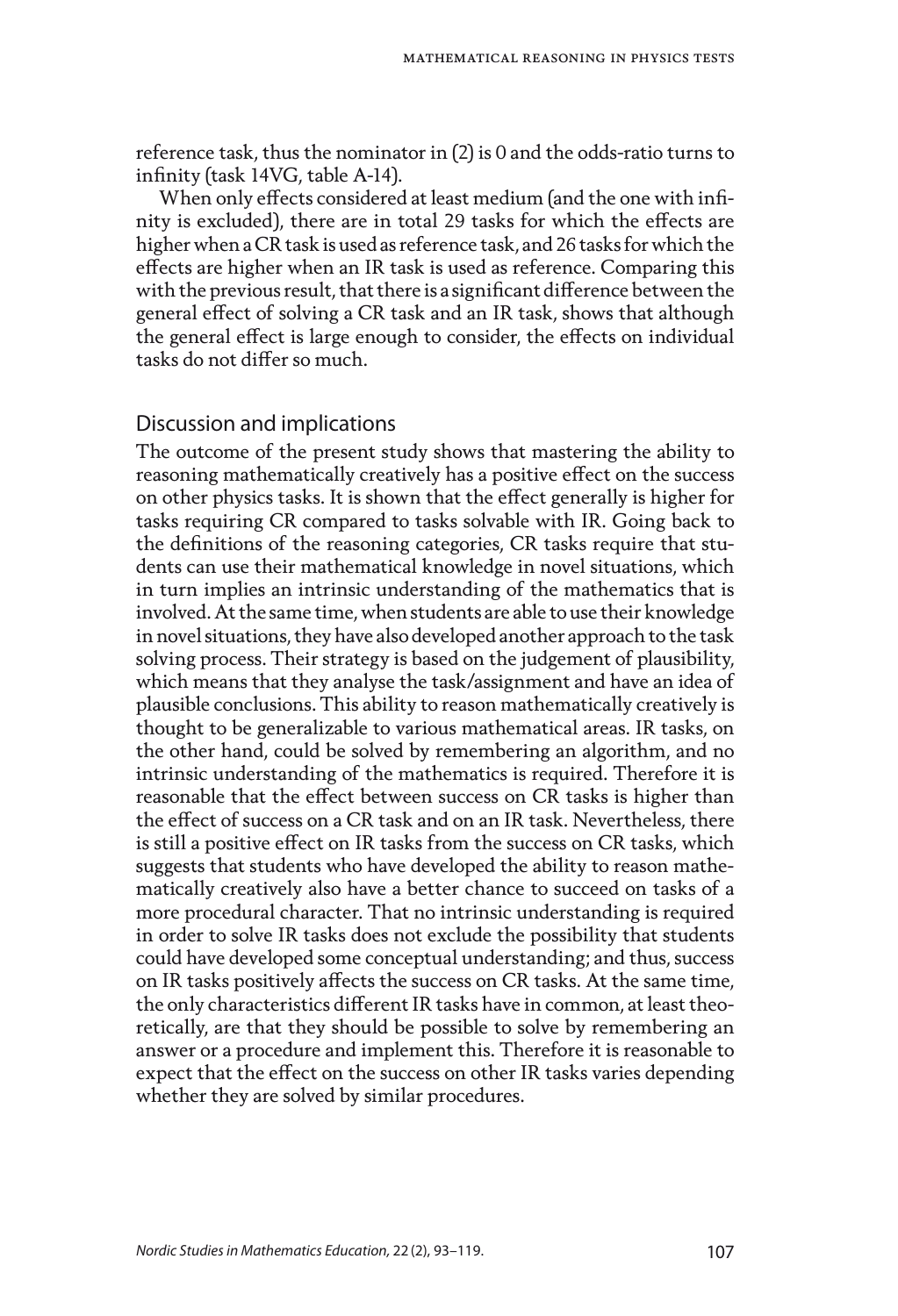In the analysis, Cohen's *d* was used as a measure of the general effect of the difference in success. This is a recognized effect size for the comparison between means for two different groups. Odds-ratio, was also used as an effect size. Not to compare means, but to determine the association between two variables, which is a common use of odds-ratio. The *t*-test showed significant difference between the successes with respect to the different reasoning types, and Cohen's *d* suggested that the effect of this difference is large enough to consider. Odds-ratios showed that the effects due to the different reasoning types varied quite a lot on the different tasks. Although the effect seemed a bit larger due to CR tasks than due to IR tasks, this was not clearly determined. Further studies of the relation between the various effect sizes and the size of the effect of the dependence are required.

The present analysis of dependence between success on CR tasks and on IR tasks has been conducted on physics tasks, which is a limitation of the study. In order to deepen and generalise the results, continued studies of the dependence should be performed on mathematics tasks. Then, account is taken for possible influence students' understanding of physics has on the result. During the analysis, results indicated that the position of the tasks could influence the dependence of success, and this was accounted for by choosing different reference tasks. It is common in the Swedish test system that tests start with easier tasks and that the difficultness increases with later position. The scores on each task in physics and mathematics tests are labelled to indicate which grades they correspond to. Thus, accounting for the scoring of the tasks may reduce the influence of tasks' difficultness on the result even more.

Another limitation of the study is that it is conducted in a Swedish context. As discussed in the Physics in the Swedish School section, there are alignments with the Norwegian syllabus and a Nordic profile has been identified. Thus the results can be considered interesting to a Scandinavian context. Furthermore, the goals and subject description in the Swedish curriculum are quite rich and highly in accordance with the TIMSS Assessment framework (Garden et al. 2006; Swedish National Agency for Education, 2009). This suggests that the results also are relevant to an international context.

As discussed, there are additional factors to consider in the analysis of the dependence between success on CR tasks and on IR tasks and further studies should be performed in order to make general conclusions. The present results though, give reliable indications of the positive effect of creative mathematical reasoning on task solving. These results might contribute to the discussion about the effect mathematical reasoning has on students' development of knowledge of mathematics as well as of physics.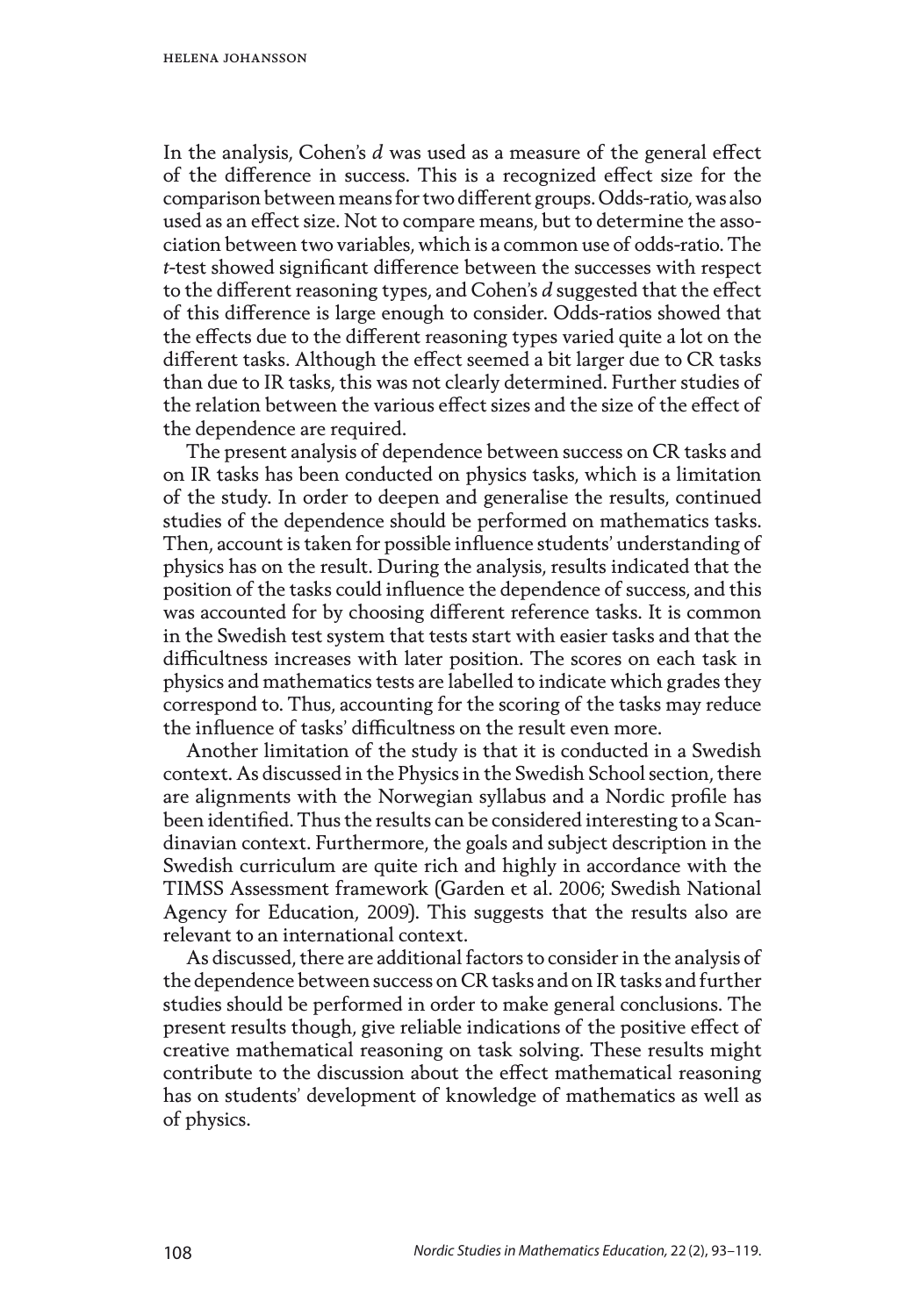#### References

- Baroody, A. J., Feil, Y. & Johnson, A. R. (2007). An alternative reconceptualization of procedural and conceptual knowledge. *Journal for Research in Mathematics Education*, 38(2), 115–131. Retrieved from http:// www.jstor.org/stable/30034952
- Basson, I. (2002). Physics and mathematics as interrelated fields of thought development using acceleration as an example. *International Journal of Mathematical Education in Science and Technology*, 33(5), 679–690. doi: 10.1080/00207390210146023
- Bing, T. (2008). *An epistemic framing analysis of upper level physics students' use of mathematics* (Doctoral dissertation). University of Maryland. Retrieved from http://bit.ly/Bing2008
- Boesen, J., Lithner, J. & Palm, T. (2010). The relation between types of assessment tasks and the mathematical reasoning student use. *Educational studies in mathematics*, 75(1), 89–105. doi:10.1007/s10649-010-9242-9
- Cohen, J. (1988). *Statistical power analysis for the behavioral sciences* (2nd ed.). Hillsdale: Lawrence Erlbaum Associates.
- diSessa, A. (1993). Towards an epistemology of physics. *Cognition and Instruction*, 10(2-3), 105–225. doi:10.1080/07370008.1985.9649008
- Garden, R. A., Lie, S., Robitaille, D. F., Angell, C., Martin, M. O. et al. (2006). *TIMSS advanced 2008 assessment frameworks*. Boston: TIMSS & PIRLS International Study Center.
- Gray, E. M. & Tall, D. O. (1994). Duality, ambiguity and flexibility: a proceptual view of simple arithmetic. *The Journal for Research in Mathematics Education*, 26(2), 115–141. Retrieved from http://www.jstor.org/ stable/749505
- Grønmo, L. S. & Onstad. T. (Eds.) (2013). *The significance of TIMSS and TIMSS Advanced mathematics education in Norway, Slovenia and Sweden*. Retrieved from http://bit.ly/TIMSSAdvNo2013
- Haylock, D. (1997). Recognising mathematical creativity in schoolchildren. *ZDM*, 29(3), 68–74. doi:10.1007/S11858-997-0002-Y
- Hiebert, J. & Lefevre, P. (1986). Conceptual and procedural knowledge in mathematics: an introductory analysis. In J. Hiebert (Ed.), *Conceptual and procedural knowledge: the case of mathematics* (pp.1–27). Hillsdale: Erlbaum.
- Hopkins, W. G (2002). *A scale of magnitudes for effect statistics*. Retrieved from http://www.sportsci.org/resource/stats/ [A new view of statistics]
- Johansson, H. (2015). Mathematical reasoning requirements in Swedish national physics tests. *International Journal of Science and Mathematics Education,* 14(6), 1133–1152. doi:10.1007/s10763-015-9636-3
- Lesh, R. & Zawojewski, J. (2007). Problem solving and modeling. In F. Lester (Ed.), *Second handbook of research on mathematics teaching and learning* (pp.763–804). Charlotte: Information Age Publishing.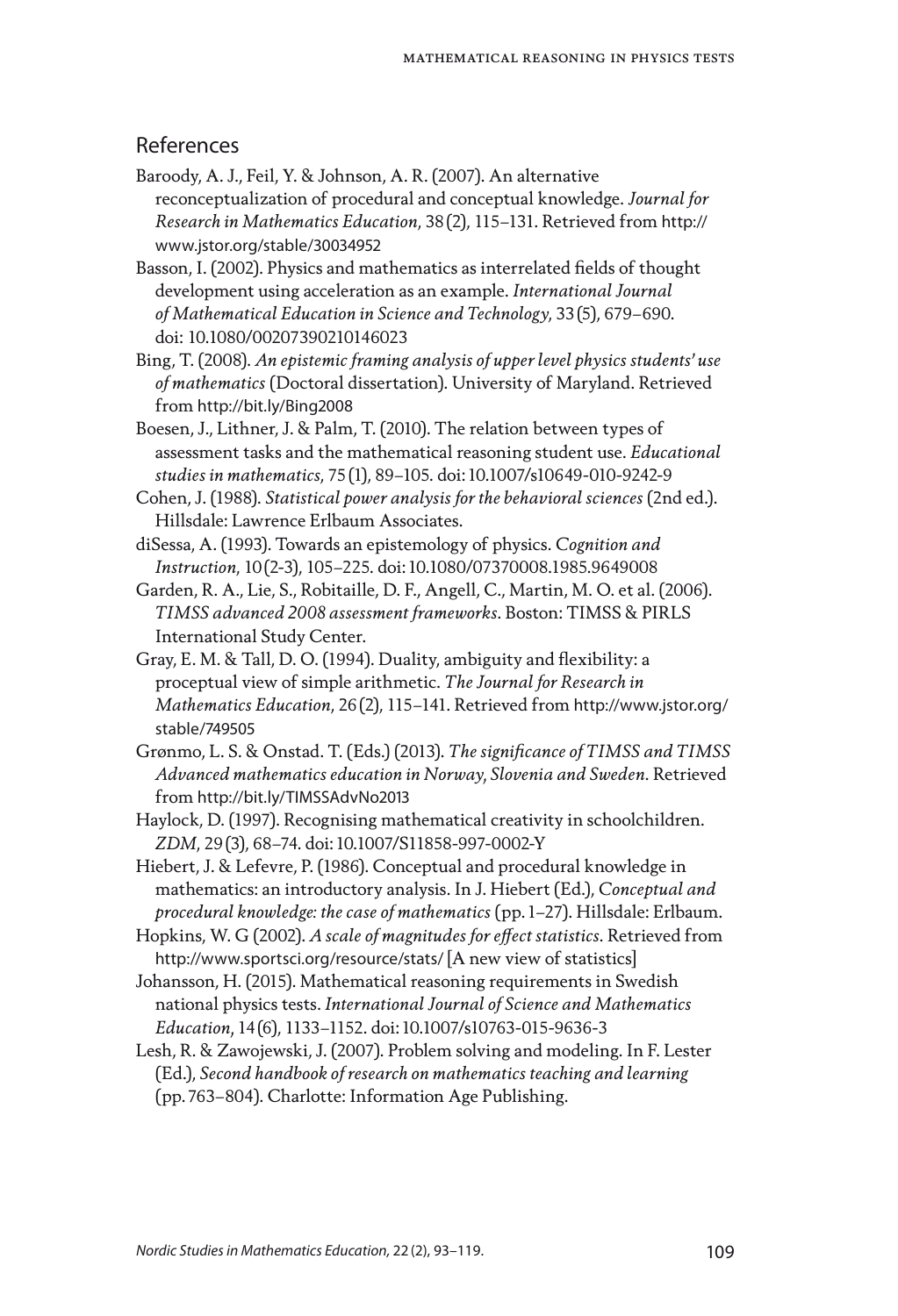- Lie, S., Angell, C. & Rohatgi, A. (2010). *Fysikk i fritt fall? TIMSS Advanced 2008 i vidaregående skole* [Physics in free fall? TIMSS Advanced 2008 in upper secondary school]. Retrieved from http://bit.ly/TIMSSAdv2008no
- Lithner, J. (2008). A research framework for creative and imitative reasoning. *Educational Studies in Mathematics*, 67(3), 255–276. doi:10.1007/s10649-007- 9104-2
- Michelsen, C. (2005). Expanding the domain variables and functions in an interdisciplinary context between mathematics and physics. In A. Beckmann, C. Michelsen & B. Sriraman (Eds.), *Proceedings of the 1st international symposium of mathematics and its connections to the arts and sciences* (pp.201–214). Hildesheim: Verlag Franzbecker.
- Nguyen, N.-L. & Meltzer, D. (2003). Initial understanding of vector concepts among students in introductory physics courses. *American Journal of Physics*, 71(6), 630–638. doi:10.1119/1.1571831
- Palm, T., Boesen, J. & Lithner, J. (2011). Mathematical reasoning requirements in upper secondary level assessments. *Mathematical Thinking and Learning*, 13(3), 221–246. doi:10.1080/10986065.2011.564994
- Redish, E. F. & Gupta, A. (2009, August). *Making meaning with math in physics: a semantic analysis*. Presented at GIREP 2009, Leicester. Retrieved from https://arxiv.org/pdf/1002.0472.pdf
- Redish, E. F. (2003). *Teaching physics with the physics suite*. Hoboken: John Wiley & Sons.
- Schoenfeld, A. H. (1985). *Mathematical problem solving*. Orlando: Academic Press.
- Silver, E. (1997). *Fostering creativity through instruction rich in mathematical problem solving and problem posing*. ZDM, 29(3), 75–80. doi:10.1007/s11858- 997-0003-x
- Star, J. R. (2005). Reconceptualizing procedural knowledge. *Journal for Research in Mathematics Education*, 36(5), 404–411.
- Star, J. R. (2007). Foregrounding procedural knowledge. *Journal for Research in Mathematics Education*, 38(2), 132–135.
- Swedish National Agency for Education (2000). *Kursplan för gymnasieskolan Fysik* [Syllabuses for upper secondary Physics]. Retrieved from http://bit.ly/ Fysik2000
- Swedish National Agency for Education (2006). *Curriculum for the noncompulsory school system Lpf 94*. Stockholm: Fritzes.
- Swedish National Agency for Education (2009). *Hur samstämmiga är svenska styrdokument och nationella prov med ramverk och uppgifter i TIMSS Advanced 2008?* [How aligned are the Swedish policy documents and national tests with the framework and the tasks in TIMSS Advanced 2008?]. Stockholm: Fritzes.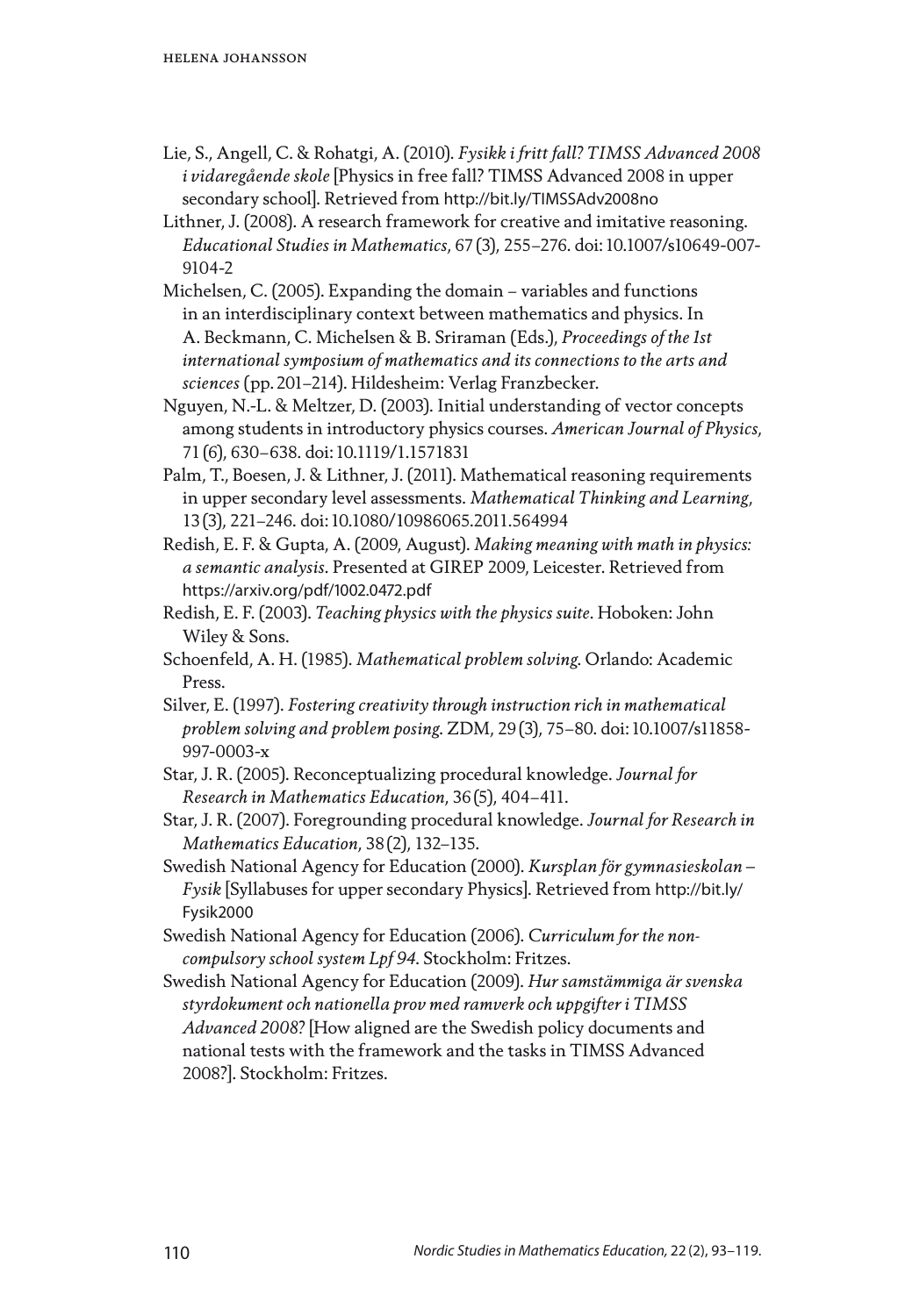# Appendix

# *Example A-1*

A weightlifter is lifting a barbell that weighs 219 kg. The barbell is lifted 2.1 m up from the floor in 5.0 s.



What is the average power the weightlifter develops on the barbell during the lift?

## **Analysis**

I. Analysis of the assessment task – answers and solutions

A typical solution from an average student could be derived by the relation between power and the change of energy over a specific period of time. In this task, the change of energy is the same as the change of potential energy for the barbell. Multiply the mass of the barbell by the acceleration of gravity and the height of the lift and then divide by the time to get the power asked for. The mathematical subject area is identified as algebra, in this case working with formulas. The identification of the situation to lift a barbell can trigger the student to use a certain solution method and is, therefore, included in this analysis as an identified "real-life" situation.

## II. Analysis of the assessment task – task variables

The assignment is to calculate the average power during the lift. The mass of the barbell, the height of the lift, and the time for the lift are all considered as mathematical objects. In this example, all of the objects are given explicitly in the assignment in numerical form. In the presentation of the task, there is also an illustrative figure of the lift.

III. Analysis of the textbooks and handbook – answers and solutions *Handbook*: Formulas for power, P=∆W/∆t, with the explanation "∆W = the change in energy during time  $\Delta t$ "; for "work during lift",  $W_1 = mg \cdot h$ , with the explanatory text, "A body with weight mg is lifted to a height h. The lifting work is …"; and for potential energy with the text "A body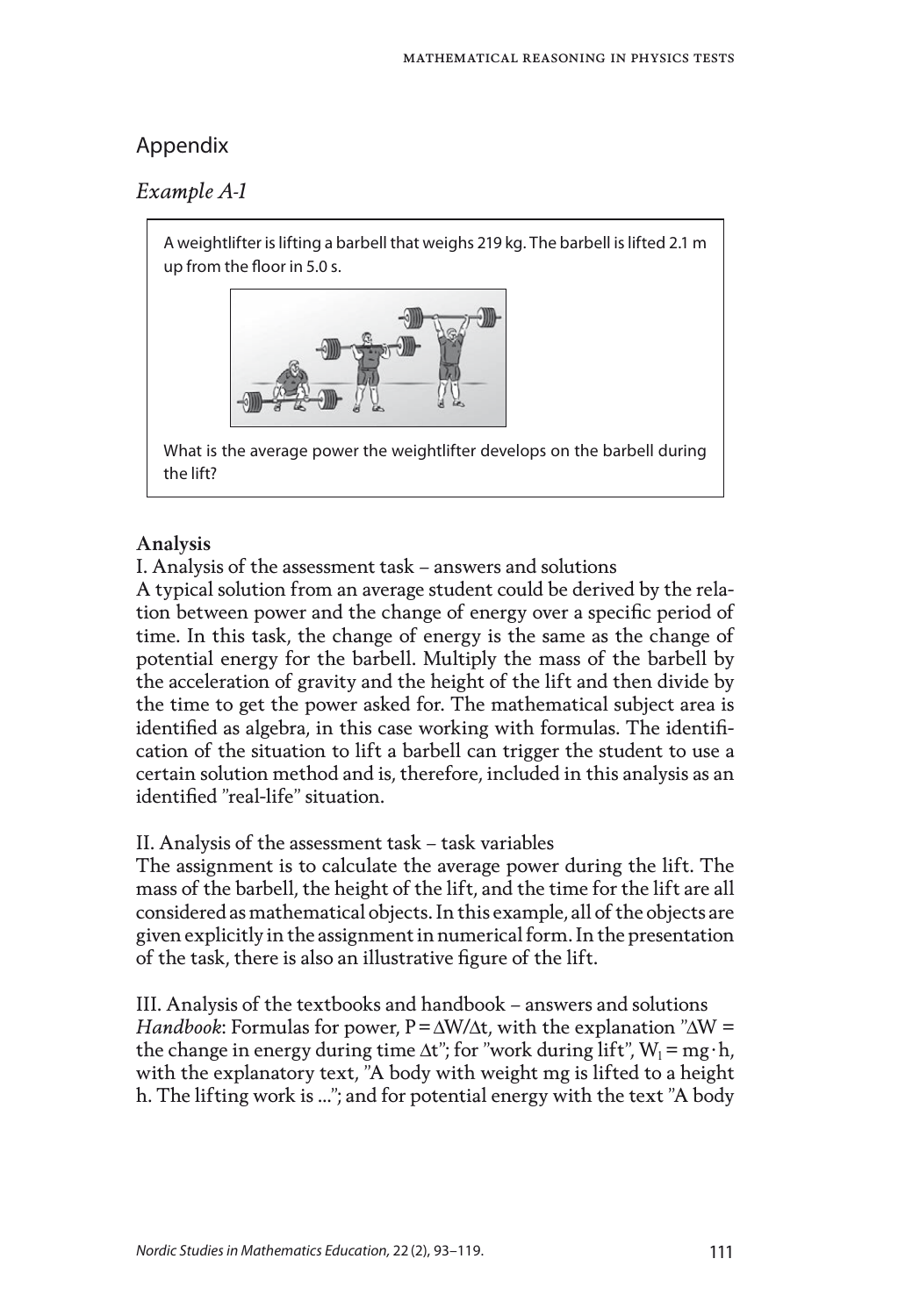with mass m at a height h over the zero level has the potential energy  $W_p = mg \cdot h$ ". *Mathematics book*: Numerous examples and exercises of how to use formulas, e.g. on pages 28–30. *Physics book*: Power is presented as work divided by time, and in on example work is exemplified as lifting a barbell. An identical example is found on page 130. An example of calculating work during a lift in relation to change in potential energy is found on page 136. Exercises 5.05 and 5.10 are solved by a similar algorithm.

IV. Argumentation for the requirement of reasoning

The analysis of the textbooks shows that there are more than three tasks similar to the task being categorised with respect to the task variables, and these tasks can be solved with a similar algorithm. If the students have seen tasks solvable by a similar algorithm at least three times, it is assumed that they will remember the solution procedure. This task is then categorised as solvable using IR.

# *Example A-2*

A patient is going to get an injection. The medical staffs are reading in the instructions that they are supposed to use a syringe that gives the lowest pressure as possible in the body tissue. Which of the syringes A or B shall the staff choose if the same force, F, is applied and the injection needles have the same dimensions? *Argue for the answer*



# **Analysis**

I. Analysis of the assessment task – answers and solutions

To solve this task, the student can use the relation between pressure, force, and area (p=F/A). Neglecting the hydrostatic pressure from the injection fluid, if the force applied to the syringe is the same then it is the area of the bottom that affects the pressure. The larger the area, the lower the pressure. The staff should choose syringe B. The mathematical subject area is identified as algebra, such as to work with formulas and proportionality.

II. Analysis of the assessment task – task variables

The assignment is to choose which syringe that gives the minimum pressure and to provide an argument for this choice. Only the force is given as a variable, and this is represented by a letter. Key words for the students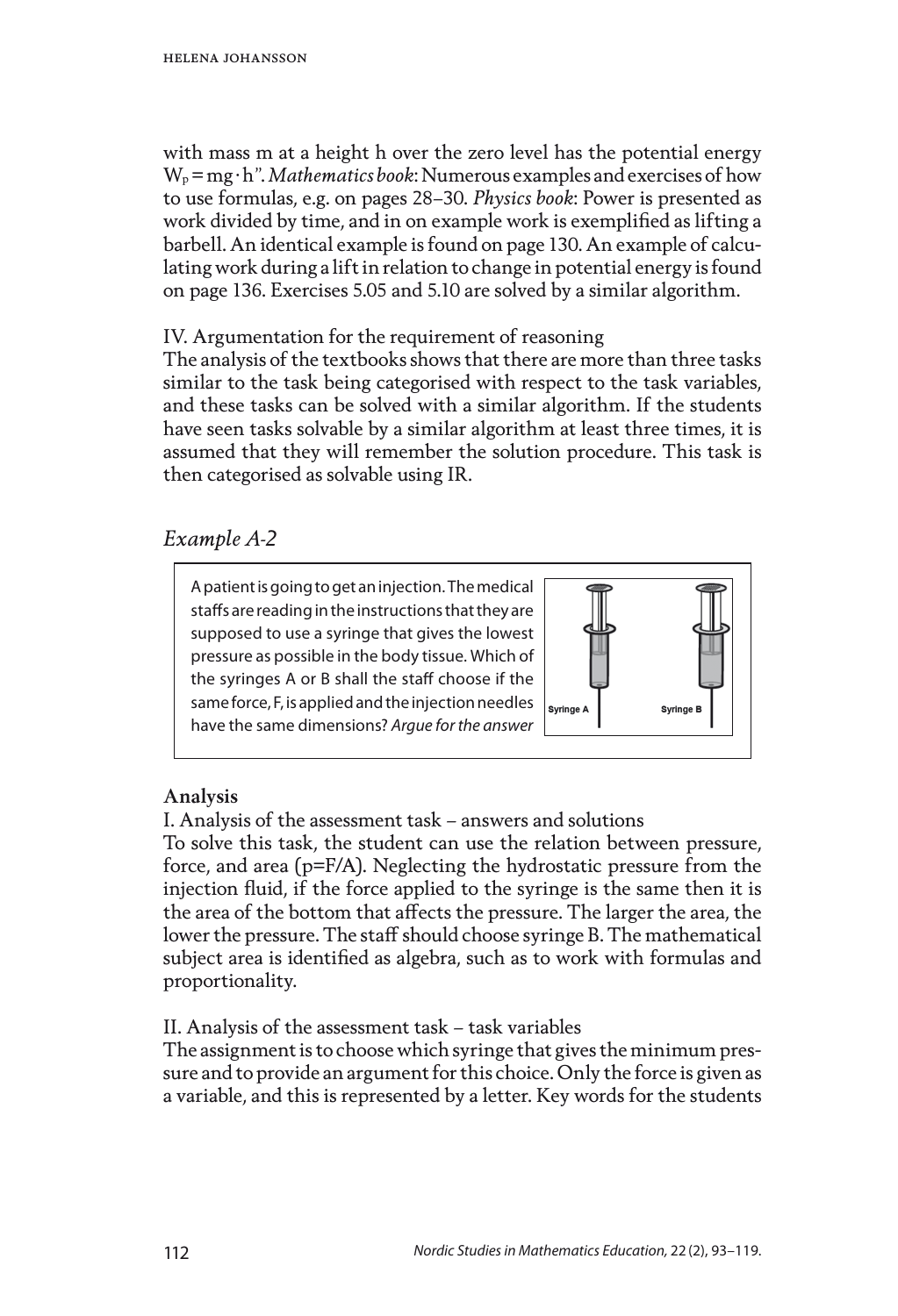can be *force* and *pressure*. The situation is illustrated by a figure in which it appears that syringe B has a greater diameter than syringe A.

III. Analysis of the textbooks and handbook – answers and solutions *Handbook*: The relation p=F/A is defined. *Mathematics book*: Proportionalities are discussed and exemplified but are not used for general comparisons. *Physics book*: One example about how different areas affect the pressure and one exercise that is solved in a similar way by using a general comparison between different areas and pressure.

IV. Argumentation for the requirement of reasoning

There is only one example and one exercise that can be considered similar with regard to the task variables and the solution algorithm. The formula is in the handbook, but there has to be some understanding of the intrinsic properties in order to be able to use the formula in the solution. This task is, therefore, considered to require some CR, in this case GCR, in order to be solved.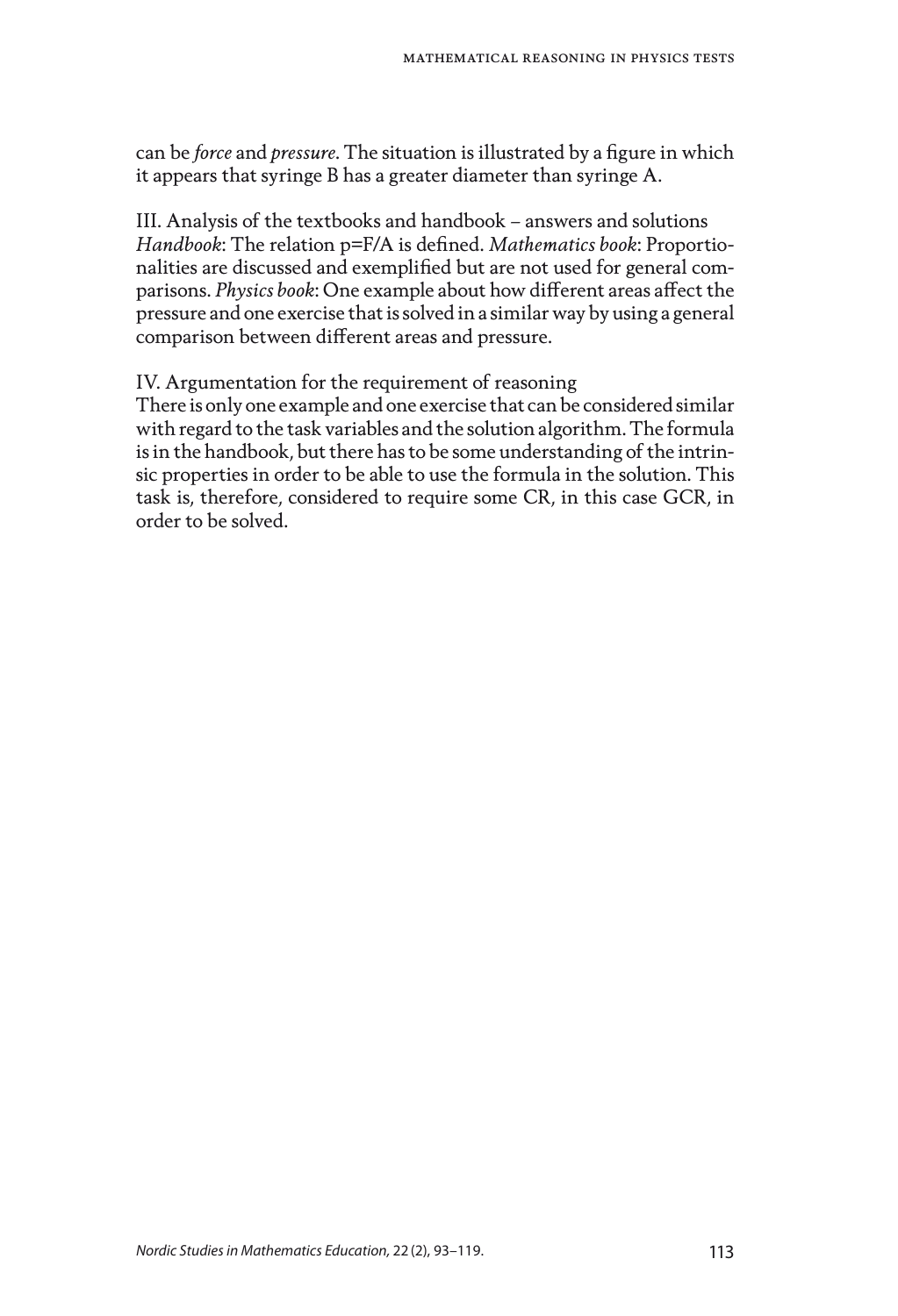|                                                                                                                         |                                             | 3.06      | 1.59      |                                                                                                                         |                                                                                                                                                                            |                |           |                                                                                                                        | (GCR)<br>$\overline{15}$                                       | 2.29      | 1.61      |                                                                                                                       | (GCR)<br>$\overline{16}$                                                 | 1.83              | 1.30           |
|-------------------------------------------------------------------------------------------------------------------------|---------------------------------------------|-----------|-----------|-------------------------------------------------------------------------------------------------------------------------|----------------------------------------------------------------------------------------------------------------------------------------------------------------------------|----------------|-----------|------------------------------------------------------------------------------------------------------------------------|----------------------------------------------------------------|-----------|-----------|-----------------------------------------------------------------------------------------------------------------------|--------------------------------------------------------------------------|-------------------|----------------|
|                                                                                                                         |                                             | 1.49      | 1.23      |                                                                                                                         | $\begin{array}{cc} 12b & 13 & 14 & 15 \\ (LCR) & (GCR) & (LCR) & (NMR) \end{array}$                                                                                        | 1.91           | 1.03      |                                                                                                                        |                                                                | 2.21      | 1.65      |                                                                                                                       | (GCR)<br>$\overline{15}$                                                 | 1.47              | 1.24           |
|                                                                                                                         |                                             | 1.91      | 1.53      |                                                                                                                         |                                                                                                                                                                            | 1.45           | 1.03      |                                                                                                                        |                                                                | 2.12      | 1.51      |                                                                                                                       | $\widetilde{E}$<br>14 <sub>b</sub>                                       | 1.34              | 1.16           |
|                                                                                                                         |                                             | 2.28      | 1.18      |                                                                                                                         |                                                                                                                                                                            | 1.50           | 1.03      |                                                                                                                        | $12b$ $13$ $14$<br>$(LCR)$ $(GCR)$ $(GCR)$                     | 2.38      | 1.81      |                                                                                                                       | (NMR)<br>14a                                                             |                   |                |
|                                                                                                                         |                                             | $\approx$ | 1.38      |                                                                                                                         | $\frac{1}{2}$ $\mathbb{E}$                                                                                                                                                 | 1.32           | 1.02      |                                                                                                                        |                                                                |           |           |                                                                                                                       | $\mathbb{E} \mathbb{E}$                                                  | 1.51              | 1.23           |
|                                                                                                                         |                                             |           |           |                                                                                                                         | $\equiv \widehat{\Xi}$                                                                                                                                                     | 1.65           | 1.03      | Table A-3. Ratios according to [1] for the tasks in the Physics B 2002 test with the tasks 10 and 7 as reference tasks | $\begin{array}{cc}\n 11 & 12a \\  (LCR) & (NMR)\n \end{array}$ | 1.69      | 1.42      |                                                                                                                       | $\stackrel{12}{\scriptstyle \times}$                                     | 1.47              | 1.21           |
|                                                                                                                         | $\circ \widetilde{g}$                       | 1.83      | 1.37      |                                                                                                                         | $\begin{array}{c} 10 \\ \text{(GCR)} \end{array}$                                                                                                                          | $\approx$      | 1.03      |                                                                                                                        |                                                                | $\approx$ |           |                                                                                                                       | $\stackrel{\text{1b}}{=}$                                                | 1.27              | 113            |
|                                                                                                                         | ඝි<br>සි                                    | 1.32      | 1.37      |                                                                                                                         | ິດ $\widetilde{\Xi}$                                                                                                                                                       | 1.43           | 1.03      |                                                                                                                        | (GCR)<br>$\overline{a}$                                        |           | 1.49      |                                                                                                                       |                                                                          |                   |                |
|                                                                                                                         | $\overset{\circ}{\mathscr{B}}\widetilde{E}$ | 1.38      | $\approx$ |                                                                                                                         | ඝි<br>ස                                                                                                                                                                    | 1.16           | 1.03      |                                                                                                                        | සි<br>පි                                                       | 1.59      | 1.39      |                                                                                                                       | 10 <sub>b</sub>                                                          |                   |                |
|                                                                                                                         |                                             |           |           |                                                                                                                         | $\overset{\circ}{\mathbb{E}}$                                                                                                                                              | 1.03           | $\approx$ |                                                                                                                        | 8g                                                             | 1.33      | 1.13      |                                                                                                                       | $\begin{array}{cc} 10a & 10b & 11a \\ (LCR) & (NMR) & (NMR) \end{array}$ | 1.34              | 117            |
|                                                                                                                         |                                             | 1.27      | 1.19      |                                                                                                                         |                                                                                                                                                                            |                |           |                                                                                                                        | (LCR)                                                          | 1.83      | 1.38      |                                                                                                                       |                                                                          |                   |                |
|                                                                                                                         |                                             |           |           |                                                                                                                         |                                                                                                                                                                            | 1.53           | 1.02      |                                                                                                                        | (IR)<br>$\overline{ }$                                         | 1.54      | $\approx$ |                                                                                                                       | (LCR) (LCR)                                                              | 1.53<br>$\approx$ | 1.22           |
|                                                                                                                         |                                             |           |           |                                                                                                                         |                                                                                                                                                                            |                |           |                                                                                                                        | $\begin{array}{c} 6b \\ (LCR) \end{array}$                     | 1.67      | 1.42      |                                                                                                                       |                                                                          |                   | 1.22           |
|                                                                                                                         | 5b 6a 6b 7a 7b (IR) (NMR) (GCR) (NMR)       |           |           |                                                                                                                         | $\begin{array}{cc} 3\mathrm{a} & 3\mathrm{b} \\ \text{(IR)} & \text{(NMR)} \text{(NMR)} \text{ (LCR)} \text{ (LCR)} \text{ (LCR)} \text{ (LCR)} \text{ (NNR)} \end{array}$ | 1.20           | 1.03      |                                                                                                                        | GL(R)                                                          | 1.61      | 1.39      |                                                                                                                       | (R)                                                                      | 1.19              | $\approx$      |
|                                                                                                                         |                                             | 1.59      | 1.35      |                                                                                                                         |                                                                                                                                                                            |                |           |                                                                                                                        | ng<br>E                                                        | 1.69      | 1.48      |                                                                                                                       | $\begin{array}{cc} 5 & 6 \\ (IR) & (NMR) \end{array}$                    |                   |                |
|                                                                                                                         | $4$ 5a<br>(LCR) (NMR)                       |           |           |                                                                                                                         |                                                                                                                                                                            |                |           |                                                                                                                        |                                                                | 1.23      | 1.18      |                                                                                                                       |                                                                          | 1.28              | 114            |
|                                                                                                                         |                                             | 1.45      | 1.24      |                                                                                                                         |                                                                                                                                                                            | 1.18           | 1.02      |                                                                                                                        | $\widetilde{E}$<br>4                                           |           |           |                                                                                                                       | $\begin{bmatrix} \mathbb{R} \end{bmatrix}$                               | 0.98              | 0.99           |
|                                                                                                                         | $\sum_{i=1}^{n}$                            | 1.39      | 1.23      |                                                                                                                         | AB                                                                                                                                                                         | 1.24           | 1.02      |                                                                                                                        | $\sqrt{2}$                                                     | 1.31      | 1.20      |                                                                                                                       | R) (NMR)                                                                 |                   |                |
|                                                                                                                         | $\sim \widetilde{R}$                        | 1.24      | 1.14      |                                                                                                                         | $\overline{\mathbb{R}}$<br>$\sum_{i=1}^{n}$                                                                                                                                |                |           |                                                                                                                        | $\sim \stackrel{\sim}{\text{E}}$                               | 1.36      | 1.25      |                                                                                                                       |                                                                          | Ξ                 | $\overline{O}$ |
|                                                                                                                         | - g                                         | 1.17      | 1.12      |                                                                                                                         | Ê                                                                                                                                                                          | 1.20           | 1.02      |                                                                                                                        | (NMR)                                                          |           |           |                                                                                                                       | $\Xi$                                                                    | 1.25              | 1.14           |
| Table A-1. Ratios according to (1) for the tasks in the Physics A 2004 test with the tasks 11 and 8a as reference tasks | Task                                        | Ξ         | 8a        | Table A-2. Ratios according to [1] for the tasks in the Physics A 2005 test with the tasks 10 and 8a as reference tasks | Task                                                                                                                                                                       | $\overline{a}$ | 8a        |                                                                                                                        | Task                                                           | $\approx$ | r         | Table A-4. Ratios according to (1) for the tasks in the Physics B 2003 test with the tasks 8 and 7 as reference tasks | Task                                                                     | $\infty$          |                |
|                                                                                                                         | 114                                         |           |           |                                                                                                                         |                                                                                                                                                                            |                |           |                                                                                                                        |                                                                |           |           | Nordic Studies in Mathematics Education, 22(2), 93-119.                                                               |                                                                          |                   |                |

helena johansson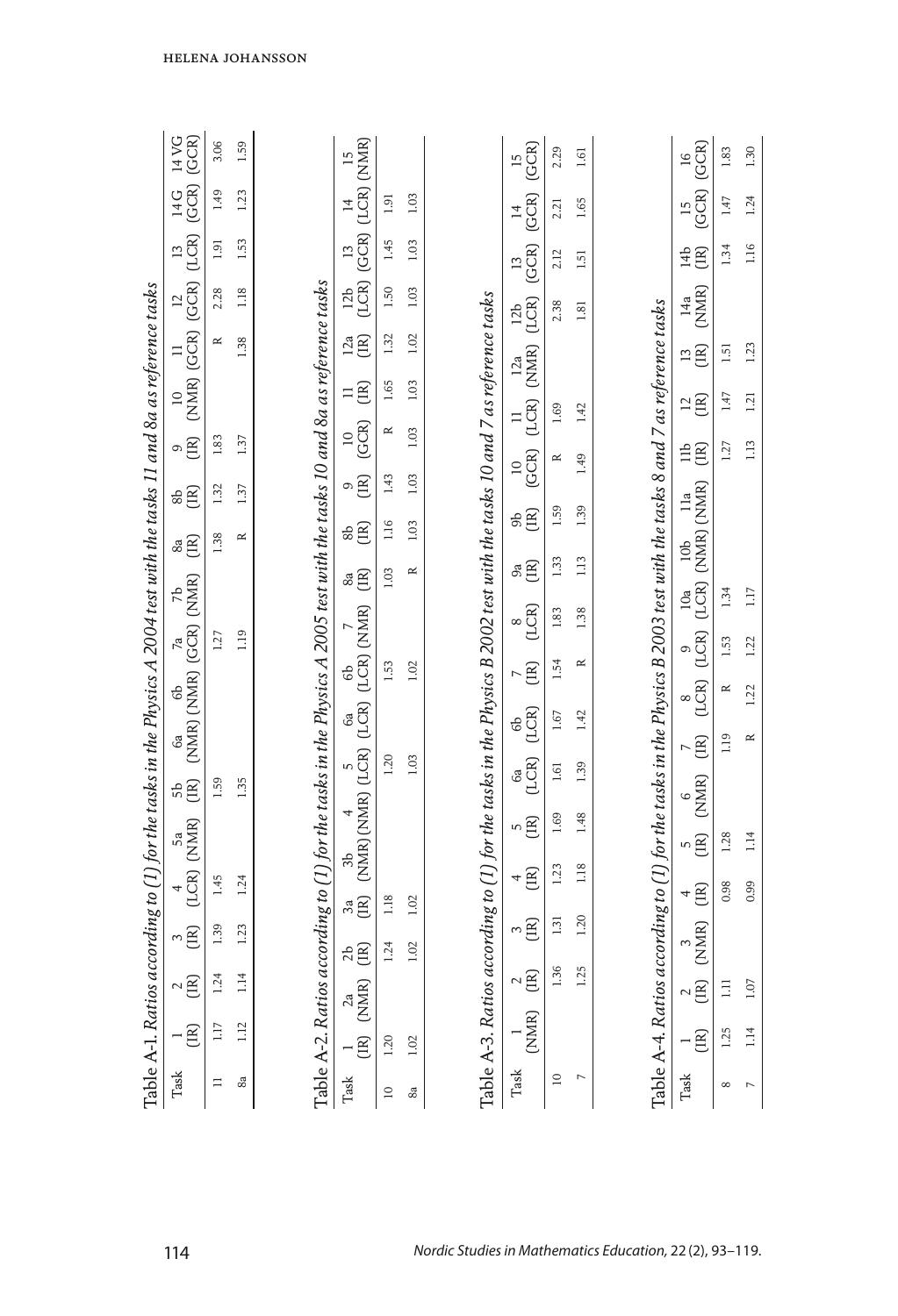|                 | Table A-5. Ratios according to (1) for the tasks in the Physics B 2005 test with the tasks 12b and 8b as reference tasks                                                                     |                  |        |                                                                            |      |       |      |      |           |                                                                                                                                     |          |                               |                |                |             |           |           |                                                                                                                                                                    |                 |                                                                                                                   |                |
|-----------------|----------------------------------------------------------------------------------------------------------------------------------------------------------------------------------------------|------------------|--------|----------------------------------------------------------------------------|------|-------|------|------|-----------|-------------------------------------------------------------------------------------------------------------------------------------|----------|-------------------------------|----------------|----------------|-------------|-----------|-----------|--------------------------------------------------------------------------------------------------------------------------------------------------------------------|-----------------|-------------------------------------------------------------------------------------------------------------------|----------------|
| $\rm{Task}$     | 1 2 3 4a 4b 5 6 $7$ 8a 8b (NMR) (LNMR) (LNMR) (LNMR) (LNMR) (LNMR) (LR) (GCR) (NMR) (LR)                                                                                                     |                  |        |                                                                            |      |       |      |      |           | $\begin{array}{ccc} 9a & 9b & 10 & 11 \\ \text{(IR)} & \text{(NMR)} & \text{(GCR)} & \text{(IR)} \end{array}$                       |          |                               |                | $\mathbb{R}^n$ |             |           |           | 12b 12c 13 14 15a<br>(GCR) (IR) (LCR) (GCR) (NMR)                                                                                                                  |                 | $\begin{array}{lll} \text{I5b} & \text{I5c} & \text{I6} \\ \text{(IR)} & \text{(LCR)} & \text{(LCR)} \end{array}$ |                |
| 12 <sub>b</sub> |                                                                                                                                                                                              | $\Xi$            |        |                                                                            |      | 1.07  | 1.16 |      | $\Xi$     | 1.10                                                                                                                                |          | 1.18                          | $1.17$<br>1.31 | $\approx$      | 1.35        | 1.16      | 1.32      |                                                                                                                                                                    | $\overline{11}$ | 1.30                                                                                                              | 1.27           |
| ಹೆ              |                                                                                                                                                                                              | 1.34             |        |                                                                            |      | $\Xi$ | 1.30 |      | $\approx$ | 1.21                                                                                                                                |          | 1.45                          | $\Xi$<br>1.61  | 1.11           | 1.25        | 1.31      | 1.54      |                                                                                                                                                                    | 1.19            | 1.57                                                                                                              | 1.61           |
|                 | Table A-6. Ratios according to (1) for the tasks in the Physics B 2006 test with the tasks 12a and 10b as reference tasks                                                                    |                  |        |                                                                            |      |       |      |      |           |                                                                                                                                     |          |                               |                |                |             |           |           |                                                                                                                                                                    |                 |                                                                                                                   |                |
| Task            | $\begin{array}{cccccc} \mbox{rk} & 1 & 2 & 3 & 4 & 5 & 6 \\ \mbox{(NMR)} & (\mbox{IR}) & (\mbox{NMR}) & (\mbox{GCR}) & (\mbox{LCR}) & (\mbox{NMR}) & (\mbox{NMR}) & (\mbox{IR}) \end{array}$ |                  |        |                                                                            |      |       |      |      |           | 8b 9 10a 10b 11 12a 12b 12c 13 14a 14b 15 16 16 VG<br>(IR) (IR) (NMR) (IR) (NMR) (GCR) (GCR) (LCR) (IR) (NMR) (IR) (NMR) (IR) (NMR) |          |                               |                |                |             |           |           |                                                                                                                                                                    |                 |                                                                                                                   |                |
| 12a             | 1.21                                                                                                                                                                                         |                  | $1.67$ | 1.39                                                                       |      |       | 1.36 | 1.38 | 1.35      |                                                                                                                                     | 1.27     |                               | $\approx$      | 2.21           | 2.07        | 1.66      |           | 1.64                                                                                                                                                               |                 | 1.29                                                                                                              |                |
| 10 <sub>b</sub> | 1.08                                                                                                                                                                                         |                  | 1.24   | 1.22                                                                       |      |       | 1.21 | 1.32 | 1.34      |                                                                                                                                     | $\simeq$ |                               | 1.27           | 1.35           | 1.42        | 1.44      |           | 1.38                                                                                                                                                               |                 | 1.91                                                                                                              |                |
|                 | Table A-7. Ratios according to (1) for the tasks in the Physics B 2010 test with the tasks 11b and 9b as reference tasks                                                                     |                  |        |                                                                            |      |       |      |      |           |                                                                                                                                     |          |                               |                |                |             |           |           |                                                                                                                                                                    |                 |                                                                                                                   |                |
|                 |                                                                                                                                                                                              |                  |        |                                                                            |      |       |      |      |           |                                                                                                                                     |          |                               |                |                |             |           |           |                                                                                                                                                                    |                 | 14 G 14 VG<br>(LCR) (GCR)                                                                                         |                |
| $\exists$       |                                                                                                                                                                                              |                  | 1.24   | 1.25                                                                       | 1.25 |       | 1.50 | 1.23 | 1.45      | 1.39                                                                                                                                |          | 1.43                          | 1.70 1.93 1.36 |                |             | $\approx$ | 2.69      | 1.91                                                                                                                                                               | 1.85            | 1.80                                                                                                              | 2.47           |
| கி              |                                                                                                                                                                                              |                  | 1.10   | 1.08                                                                       | 1.22 |       | 1.16 | 1.14 | 1.25      | 1.25                                                                                                                                |          | $\approx$                     | 1.59           | 1.51           | $1.14$ 1.43 |           | 1.52      | 1.45                                                                                                                                                               | 1.44            | 1.33                                                                                                              | 1.70           |
|                 | Table A-8. Ratios according to (1) for the Physics A 2004 test with the new task 7a together with tasks 11 and 8a as reference tasks                                                         |                  |        |                                                                            |      |       |      |      |           |                                                                                                                                     |          |                               |                |                |             |           |           |                                                                                                                                                                    |                 |                                                                                                                   |                |
| $\rm{Task}$     | $-\widetilde{\Xi}$                                                                                                                                                                           | $\frac{2}{(IR)}$ |        | 3 4 5a 5b 6a 6b 7a 7b (IR) (LCR) (NMR) (NMR) (NMR) (NMR) (NMR) (NMR) (NMR) |      |       |      |      |           |                                                                                                                                     |          | $\overset{\circ}{\mathbb{E}}$ | æĝ             |                |             |           |           | $\begin{array}{cccc} 9 & 10 & 11 & 12 & 13 & 14 \, \text{G} \\ \text{(IR)} & \text{(NMR)} & \text{(GCR)} & \text{(GCR)} & \text{(LCR)} & \text{(GCR)} \end{array}$ |                 |                                                                                                                   | 14 VG<br>(GCR) |
| $\equiv$        | 1.17                                                                                                                                                                                         | 1.24             | 1.39   | 1.45                                                                       |      | 1.59  |      |      |           | 1.27                                                                                                                                |          | 1.38                          | 1.32           | 1.83           |             |           | $\approx$ | 2.28                                                                                                                                                               | 1.91            | 1.49                                                                                                              | 3.06           |
| 8a              | 1.12                                                                                                                                                                                         | 1.14             | 1.23   | 1.24                                                                       |      | 1.35  |      |      |           | 1.19                                                                                                                                |          | $\simeq$                      | 1.37           | 1.37           |             | 1.38      |           | 1.18                                                                                                                                                               | 1.53            | 1.23                                                                                                              | 1.59           |
| $\sqrt{a}$      | $1.10$                                                                                                                                                                                       | 2.22             | 1.17   | 1.24                                                                       |      | 1.24  |      |      |           | ≃                                                                                                                                   |          | 1.19                          | 1.18           | 1.31           |             | 1.27      |           | 1.45                                                                                                                                                               | 1.37            | 1.26                                                                                                              |                |

mathematical reasoning in physics tests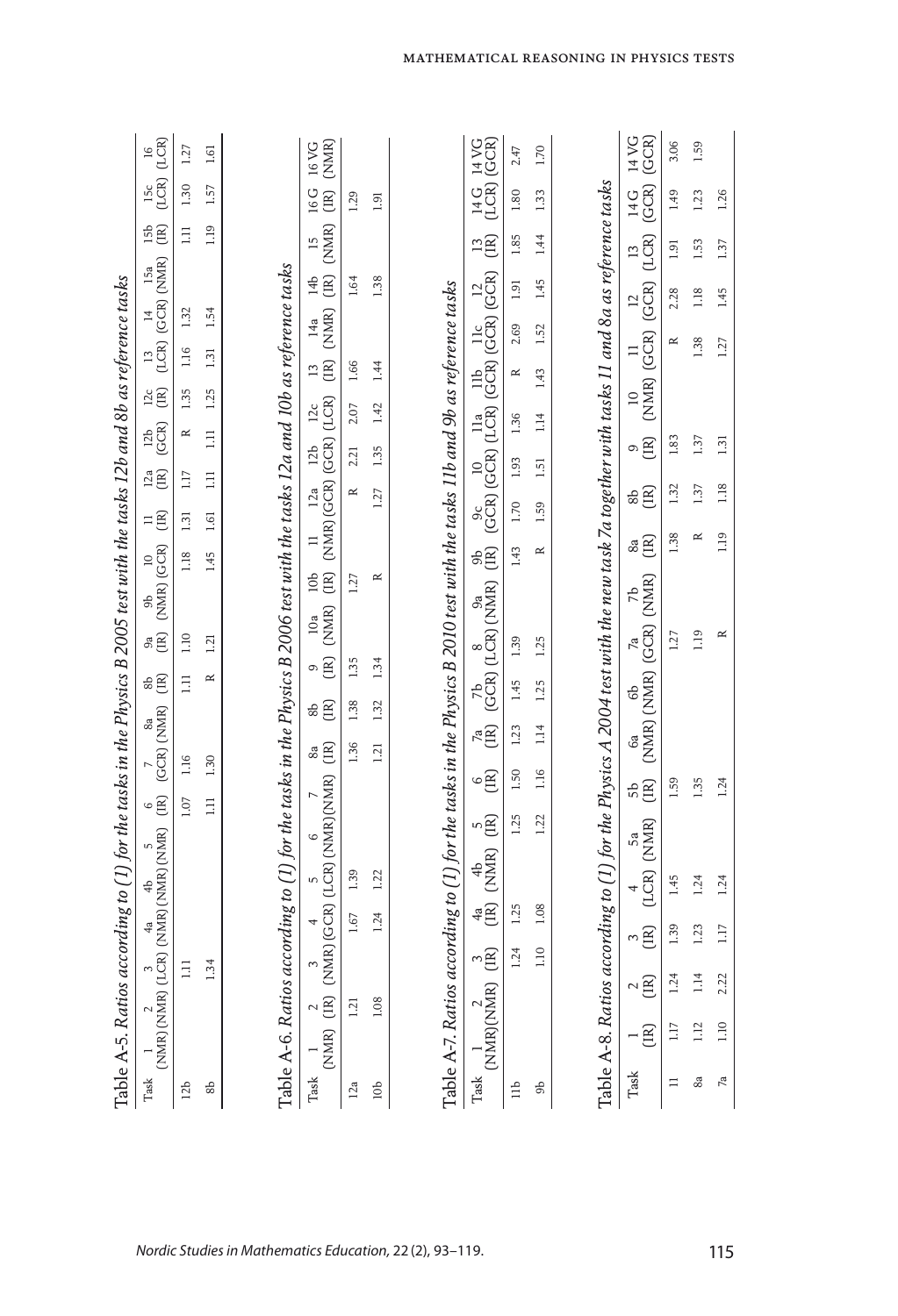|                              | Table A-9. Ratios according to (1) for the Physics A 2005 test with the new task 12a together with tasks 10 and 8a as reference tasks  |                      |                           |              |                                         |                |                                           |                                              |                 |                                                                                                         |                                                                        |              |                         |                                                 |                         |                                               |      |                                                                                                         |                                                                                     |                                                                                       |
|------------------------------|----------------------------------------------------------------------------------------------------------------------------------------|----------------------|---------------------------|--------------|-----------------------------------------|----------------|-------------------------------------------|----------------------------------------------|-----------------|---------------------------------------------------------------------------------------------------------|------------------------------------------------------------------------|--------------|-------------------------|-------------------------------------------------|-------------------------|-----------------------------------------------|------|---------------------------------------------------------------------------------------------------------|-------------------------------------------------------------------------------------|---------------------------------------------------------------------------------------|
| Task                         | -g                                                                                                                                     | $^{2a}_{\rm (NMR)}$  | AB                        | ិន<br>(B)    |                                         |                |                                           |                                              |                 | $\begin{array}{cccc} 3b & 4 & 5 & 6a & 6b & 7 \\ (NMR) (NMR) (LCR) (LCR) (LCR) (LCR) (NMR) \end{array}$ | $\overset{\circ}{\mathscr{B}}\widetilde{E}$                            | æ<br>E       | $\circ \widetilde{E}$   | $\begin{array}{c} 10 \\ \text{GCR} \end{array}$ | $\equiv \Xi$            | $\overset{12}{\text{EB}}$                     |      |                                                                                                         | $\begin{array}{cc} 12b & 13 & 14 & 15 \\ (LCR) & (GCR) & (LCR) & (NMR) \end{array}$ |                                                                                       |
| $\square$                    | 1.20                                                                                                                                   |                      | 1.24                      | 1.18         |                                         |                | 1.20                                      |                                              | 1.53            |                                                                                                         | 1.03                                                                   | 1.16         | 1.43                    | $\approx$                                       | 1.65                    | 1.32                                          | 1.50 | 1.45                                                                                                    | 1.91                                                                                |                                                                                       |
| 8a                           | 1.02                                                                                                                                   |                      | 1.02                      | 1.02         |                                         |                | 1.03                                      |                                              | 1.02            |                                                                                                         | $\simeq$                                                               | 1.03         | 1.03                    | 1.03                                            | 1.03                    | 1.02                                          | 1.03 | 1.03                                                                                                    | 1.03                                                                                |                                                                                       |
| 12a                          | 1.15                                                                                                                                   |                      | 1.17                      | 1.14         |                                         |                | 1.14                                      |                                              | 1.35            |                                                                                                         | 1.02                                                                   | 1.12         | 1.33                    | 1.32                                            | 1.42                    | $\approx$                                     | 1.41 | 1.33                                                                                                    | 1.59                                                                                |                                                                                       |
|                              |                                                                                                                                        |                      |                           |              |                                         |                |                                           |                                              |                 |                                                                                                         |                                                                        |              |                         |                                                 |                         |                                               |      |                                                                                                         |                                                                                     |                                                                                       |
|                              | Table A-10. Ratios according to (1) for the Physics B 2002 test with the new task 9b together with tasks 10 and 7 as reference tasks   |                      |                           |              |                                         |                |                                           |                                              |                 |                                                                                                         |                                                                        |              |                         |                                                 |                         |                                               |      |                                                                                                         |                                                                                     |                                                                                       |
| $\rm Task$                   | $\frac{1}{(NMR)}$                                                                                                                      | $\sim \widetilde{E}$ | $\sim \! \widetilde{\Xi}$ |              | $\begin{pmatrix} 4 \\ -1 \end{pmatrix}$ | $\overline{B}$ | $\begin{pmatrix} 6a \\ LCR \end{pmatrix}$ | $E$ <sub>(LCR)</sub>                         | $\overline{AB}$ | $\sum_{i=1}^{8}$                                                                                        | $\mathfrak{B}$                                                         | கி<br>ச      |                         |                                                 |                         | 10 11 12a 12b<br>(GCR) (LCR) (NMR) (LCR)      |      | $\frac{13}{\text{GCR}}$                                                                                 | $\begin{array}{c}\n14 \\ \text{(GCR)}\n\end{array}$                                 | $\frac{15}{\text{GCR}}$                                                               |
| $\supseteq$                  |                                                                                                                                        | 1.36                 | 1.31                      |              | 1.23                                    | 1.69           | 1.61                                      | 1.67                                         | 1.54            | 1.83                                                                                                    | 1.33                                                                   | 1.59         | $\simeq$                | 1.69                                            |                         |                                               | 2.38 | 2.12                                                                                                    | 2.21                                                                                | 2.29                                                                                  |
| $\overline{ }$               |                                                                                                                                        | 1.25                 | 1.20                      |              | 1.18                                    | 1.48           | 1.39                                      | 1.42                                         | $\approx$       | 1.38                                                                                                    | 1.13                                                                   | 1.39         | 1.49                    | 1.42                                            |                         |                                               | 1.81 | 1.51                                                                                                    | 1.65                                                                                | 1.61                                                                                  |
| கி                           |                                                                                                                                        | 1.30                 | 1.25                      |              | 1.25                                    | 1.56           | 1.53                                      | 1.51                                         | 1.53            | 1.51                                                                                                    | 1.42                                                                   | $\simeq$     | 1.70                    | 1.55                                            |                         |                                               | 2.25 | 2.21                                                                                                    | 2.07                                                                                | 1.68                                                                                  |
|                              | Table A-11. Ratios according to (1) for the Physics B 2005 test with the new task 7 together with tasks 12b and 8b as reference tasks  |                      |                           |              |                                         |                |                                           |                                              |                 |                                                                                                         |                                                                        |              |                         |                                                 |                         |                                               |      |                                                                                                         |                                                                                     |                                                                                       |
| Task                         | 1 2 3 4a 4b 5 6 7 8a (NMR) (NMR) (NMR) (NMR) (LOR) (NMR) (NMR) (NMR) (IR) (GCR) (NMR)                                                  |                      |                           |              |                                         |                |                                           |                                              | $\frac{1}{2}$   | å<br>E                                                                                                  | $\begin{array}{cc} 9b & 10 \\ \text{(NMR)} & \text{(GCR)} \end{array}$ | $\equiv \Xi$ | $\overset{12a}{\equiv}$ | $rac{12b}{cCR}$                                 | $\frac{12}{12}$         | $^{13}$ $^{14}$ $^{15a}$<br>(LCR) (GCR) (NMR) |      | <b>E</b>                                                                                                |                                                                                     | $\begin{array}{cc} \text{15c} & \text{16} \\ \text{(LCR)} & \text{(LCR)} \end{array}$ |
| 12 <sub>b</sub>              |                                                                                                                                        | $\Xi$                |                           |              |                                         | 1.07           | 1.16                                      |                                              | $\Xi$           | 1.10                                                                                                    | 1.18                                                                   | 1.31         | 1.17                    | $\approx$                                       | 1.35                    | 1.32<br>1.16                                  |      | $\Box$                                                                                                  | 1.30                                                                                | 1.27                                                                                  |
| $\frac{8}{6}$                |                                                                                                                                        | 1.34                 |                           |              |                                         | $\Xi$          | 1.30                                      |                                              | $\simeq$        | 1.21                                                                                                    | 1.45                                                                   | 1.61         | $\Xi$                   | $\Xi$                                           | 1.25                    | 1.54<br>1.31                                  |      | 1.19                                                                                                    | 1.57                                                                                | $1.61\,$                                                                              |
|                              |                                                                                                                                        | 1.24                 |                           |              |                                         | 1.14           | $\approx$                                 |                                              | 1.30            | 1.21                                                                                                    | 1.47                                                                   | 1.66         | $\Xi$                   | 1.16                                            | 1.28                    | 1.62<br>1.35                                  |      | 1.19                                                                                                    | 1.59                                                                                | 1.60                                                                                  |
|                              |                                                                                                                                        |                      |                           |              |                                         |                |                                           |                                              |                 |                                                                                                         |                                                                        |              |                         |                                                 |                         |                                               |      |                                                                                                         |                                                                                     |                                                                                       |
|                              | Table A-12. Ratios according to (1) for the Physics B 2006 test with the new task 4 together with tasks 12a and 10b as reference tasks |                      |                           |              |                                         |                |                                           |                                              |                 |                                                                                                         |                                                                        |              |                         |                                                 |                         |                                               |      |                                                                                                         |                                                                                     |                                                                                       |
| Task $\quad$ $\quad$ $\quad$ | 1 2 3 4 5 6 7 8a<br>(NMR) (IR) (NMR) (GCR) (LCR) (NMR) (NMR) (IR)                                                                      |                      |                           |              |                                         |                |                                           | $\overset{\circ}{\mathbb{B}}\widetilde{\Xi}$ |                 | $\begin{array}{cc} 9 & 10a \\ \text{(IR)} & \text{(NMR)} \end{array}$                                   | 10b 11 12a 12b 12c<br>(IR) (NMR) (GCR) (GCR) (LCR)                     |              |                         |                                                 | $\mathbb{E} \mathbb{E}$ | (NMR)<br>14a                                  |      | $\begin{array}{cc}\n 14b & 15 \\  15 & \end{array}$ $\begin{array}{cc}\n 18 & \text{NMR}\n \end{array}$ | 16G<br>(R)                                                                          | (NMR)<br>16 VG                                                                        |
| 12a                          |                                                                                                                                        | 1.21                 | 1.67                      |              | 1.39                                    |                | 1.36                                      | 1.38                                         | 1.35            |                                                                                                         | 1.27                                                                   |              | 2.21<br>$\simeq$        | 2.07                                            | 1.66                    |                                               | 1.64 |                                                                                                         | 1.29                                                                                |                                                                                       |
| 10 <sub>b</sub>              |                                                                                                                                        | 1.08                 |                           | 1.22<br>1.24 |                                         |                | 1.21                                      | 1.32                                         | 1.34            |                                                                                                         | $\simeq$                                                               |              | 1.35<br>1.27            | 1.42                                            | 1.44                    |                                               | 1.38 |                                                                                                         | 1.91                                                                                |                                                                                       |
|                              |                                                                                                                                        | 1.14                 |                           | $\simeq$     | $\frac{1}{3}$                           |                | 1.25                                      | 1.32                                         | 1.27            |                                                                                                         | 1.24                                                                   |              | 1.62<br>1.67            | 1.54                                            | 1.62                    |                                               | 1.81 |                                                                                                         | 2.37                                                                                |                                                                                       |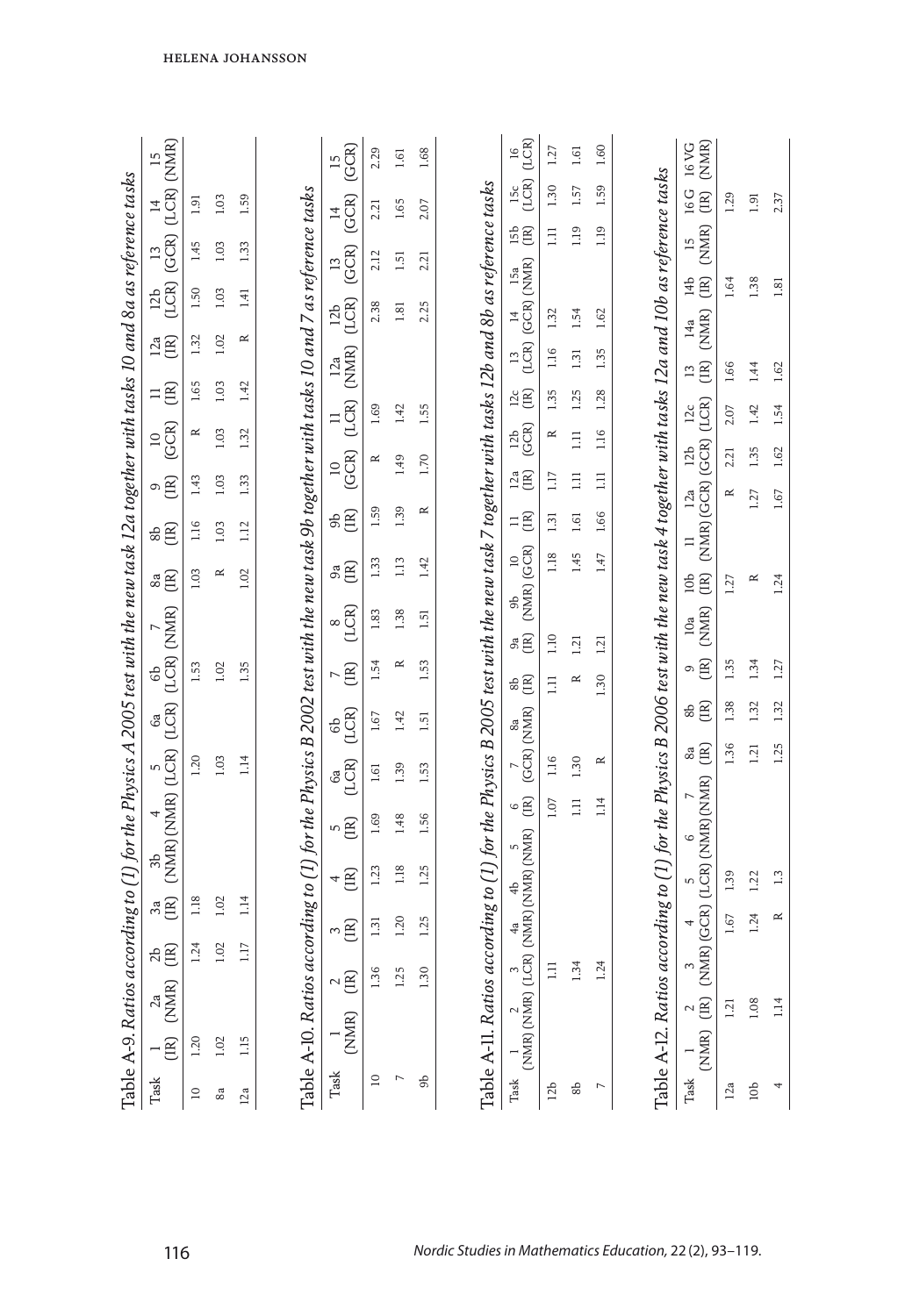|                          |                                                               |                        |                           |                                                         |                |                |                       |                         |           | Table A-13. Ratios according to (1) for the Physics B 2010 test with the new task 7b together with tasks 11b and 9b as reference tasks                   |                                                     |             |                                                 |                      |                                                                                                                    |                          |                          |                                                                                            |                         |                          |
|--------------------------|---------------------------------------------------------------|------------------------|---------------------------|---------------------------------------------------------|----------------|----------------|-----------------------|-------------------------|-----------|----------------------------------------------------------------------------------------------------------------------------------------------------------|-----------------------------------------------------|-------------|-------------------------------------------------|----------------------|--------------------------------------------------------------------------------------------------------------------|--------------------------|--------------------------|--------------------------------------------------------------------------------------------|-------------------------|--------------------------|
| $\rm{Task}$              | $\begin{array}{c} 1 \\ \text{(NMR)} \text{(NMR)} \end{array}$ |                        | $\sum_{i=1}^{n}$          | $\begin{pmatrix} 4a & 4b \\ (IR) & (NMR) \end{pmatrix}$ |                | ng<br>E        | $\circ \widetilde{E}$ | $\overline{AB}$         |           | $\begin{array}{c} 7b \\ (GCR) \ (LCR) \ (NMR) \end{array}$                                                                                               | සි<br>සි                                            |             |                                                 |                      | $^{9c}_{[GCR)}$ $^{10}_{[LCR)}$ $^{11a}_{[LCR)}$ $^{11b}_{[LCR)}$ $^{11c}_{[LCR)}$ $^{12}_{[LCR)}$ $^{12}_{[LCR)}$ |                          |                          | ng                                                                                         | 14G 14VG<br>(LCR) (GCR) |                          |
| $\exists$                |                                                               |                        | 1.24                      | 1.25                                                    |                | 1.25           | 1.50                  | 1.23                    | 1.45      | 1.39                                                                                                                                                     | 1.43                                                | 1.70        | 1.93                                            | 1.36                 | $\approx$                                                                                                          | 2.69                     | 1.91                     | 1.85                                                                                       | 1.80                    | 2.47                     |
| 9p                       |                                                               |                        | 1.10                      | 1.08                                                    |                | 1.22           | 1.16                  | 1.14                    | 1.25      | 1.25                                                                                                                                                     | $\approx$                                           | 1.59        | 1.51                                            | 1.14                 | 1.43                                                                                                               | 1.52                     | 1.45                     | 1.44                                                                                       | 1.33                    | 1.70                     |
| 7Ъ                       |                                                               |                        | 1.18                      | 1.19                                                    |                | 1.19           | 1.17                  | 1.60                    | $\simeq$  | 1.30                                                                                                                                                     | 1.25                                                | 1.52        | 1.83                                            | 1.18                 | 1.45                                                                                                               | 1.57                     | 1.64                     | 1.50                                                                                       | 1.46                    | 1.98                     |
|                          |                                                               |                        |                           |                                                         |                |                |                       |                         |           |                                                                                                                                                          |                                                     |             |                                                 |                      |                                                                                                                    |                          |                          |                                                                                            |                         |                          |
|                          |                                                               |                        |                           |                                                         |                |                |                       |                         |           | Table A-14. Odds-ratios according to (2) for the tasks in the Physics A 2004 test with tasks 11, 8a and 7a as reference tasks                            |                                                     |             |                                                 |                      |                                                                                                                    |                          |                          |                                                                                            |                         |                          |
| Task                     | $-\widetilde{\Xi}$                                            | $\frac{2}{\sqrt{2}}$   | $\overline{\overline{B}}$ | $\begin{array}{cc} 4 & 5a \\ (LCR) & (NMR) \end{array}$ |                | .<br>සි පි     |                       |                         |           | $\begin{array}{cc} 6a & 6b & 7a & 7b \\ \textrm{(NMR)}\;(\textrm{NMR}) & (\textrm{GCR})\;(\textrm{NMR}) \end{array}$                                     | $\overset{\circ}{\mathbf{a}}\widetilde{\mathbf{E}}$ | $B \n\cong$ | $\circ \widetilde{\Xi}$                         |                      | $\begin{array}{cc} 10 & 11 & 12 & 13 \\ (NMR) & (GCR) & (GCR) & (LCR) \end{array}$                                 |                          |                          | (GCR)<br>14 G                                                                              | 14 VG<br>(GCR)          |                          |
| $\equiv$                 | 2.84                                                          | 4.06                   | 4.44                      | 3.30                                                    |                | 3.63           |                       |                         | 2.65      |                                                                                                                                                          | 2.55                                                | 2.19        | 3.38                                            |                      | $\approx$                                                                                                          | 5.23                     | 4.55                     | 2.97                                                                                       |                         | 24.3                     |
| 8a                       | 2.23                                                          | 2.44                   | 2.63                      | 2.19                                                    |                | 2.65           |                       |                         | 2.31      |                                                                                                                                                          | $\approx$                                           | 3.15        | 2.08                                            |                      | 2.55                                                                                                               | 1.39                     | 3.29                     | 1.87                                                                                       |                         | 2.88                     |
| Гa                       | 2.47                                                          | 2.46                   | 2.58                      | 2.94                                                    |                | 2.61           |                       |                         |           | $\simeq$                                                                                                                                                 | 2.31                                                | 2.15        | 2.57                                            |                      | 2.65                                                                                                               | 4.08                     | 3.54                     | 2.87                                                                                       |                         |                          |
|                          |                                                               |                        |                           |                                                         |                |                |                       |                         |           |                                                                                                                                                          |                                                     |             |                                                 |                      |                                                                                                                    |                          |                          |                                                                                            |                         |                          |
|                          |                                                               |                        |                           |                                                         |                |                |                       |                         |           | Table A-I5. Odds-ratios according to (2) for the tasks in the Physics A 2005 test with tasks 10, 8a and 12a as reference tasks                           |                                                     |             |                                                 |                      |                                                                                                                    |                          |                          |                                                                                            |                         |                          |
| Task                     | $-\widehat{\Xi}$                                              | $\frac{2a}{NMR}$       | AB                        |                                                         |                |                |                       |                         |           | $\begin{array}{llllll} 3a & 3b & 4 \\ \text{(IR)} & (\text{NMR}) & (\text{LCR}) & (\text{NMR}) & (\text{LCR}) & (\text{NMR}) & (\text{NMR}) \end{array}$ | &g                                                  | ඝලි<br>ස    | $\circ \widetilde{E}$                           | (GCR)<br>$\supseteq$ | $=$ $\widetilde{E}$                                                                                                | $\mathbb{R}^a$           | $\frac{12}{20}$          | $\begin{array}{cc} 13 & 14 & 15 \\ \text{(GCR)} & \text{(LCR)} & \text{(NMR)} \end{array}$ |                         |                          |
| $\overline{\phantom{0}}$ | 1.73                                                          |                        | 4.23                      | 2.86                                                    |                |                | 1.80                  |                         | 3.26      |                                                                                                                                                          | 3.14                                                | 2.94        | 2.64                                            | $\simeq$             | 3.89                                                                                                               | 2.79                     | 3.26                     | 2.51                                                                                       | 5.62                    |                          |
| 8a                       | 2.48                                                          |                        | 2.69                      | 3.40                                                    |                |                | 2.98                  |                         | 1.93      |                                                                                                                                                          | $\approx$                                           | 6.35        | 3.29                                            | 3.14                 | 3.20                                                                                                               | 1.98                     | $\overline{3}$ .         | 2.43                                                                                       | 2.38                    |                          |
| 12a                      | 1.65                                                          |                        | 2.87                      | 2.54                                                    |                |                | 1.63                  |                         | 2.56      |                                                                                                                                                          | 1.98                                                | 2.44        | 2.48                                            | 2.79                 | 2.94                                                                                                               | $\approx$                | 3.29                     | 2.27                                                                                       | 4.06                    |                          |
|                          |                                                               |                        |                           |                                                         |                |                |                       |                         |           | Table A-16. Odds-ratios according to (2) for the tasks in the Physics B 2002 test with tasks 10,7 and 9b as reference tasks                              |                                                     |             |                                                 |                      |                                                                                                                    |                          |                          |                                                                                            |                         |                          |
|                          |                                                               |                        |                           |                                                         |                |                |                       |                         |           |                                                                                                                                                          |                                                     |             |                                                 |                      |                                                                                                                    |                          |                          |                                                                                            |                         |                          |
| Task                     | (NMR)                                                         | $\sim \widetilde{\Xi}$ | $\overline{AB}$           |                                                         | $E_{\text{H}}$ | $\overline{B}$ | (LCR)<br>6a           | (LCR)<br>6 <sub>b</sub> | E         | (LCR)                                                                                                                                                    | ஃ<br>පි                                             | ඝළි         | $\begin{array}{c} 10 \\ \text{GCR} \end{array}$ |                      | $\begin{array}{cc}\n 11 & 12a \\  (LCR) & (NMR)\n \end{array}$                                                     | (LCR)<br>12 <sub>b</sub> | (GCR)<br>$\overline{13}$ | (GCR)<br>$\overline{4}$                                                                    |                         | (GCR)<br>$\overline{15}$ |
| $\overline{a}$           |                                                               | 2.84                   | 3.14                      |                                                         | 2.53           | 3.92           | 4.50                  | 5.43                    | 4.06      | 4.49                                                                                                                                                     | 3.67                                                | 3.53        | $\approx$                                       | 4.26                 |                                                                                                                    | 6.44                     | 4.32                     | 5.03                                                                                       |                         | 5.31                     |
| r,                       |                                                               | 2.69                   | 2.66                      |                                                         | 2.97           | 4.70           | 3.90                  | 4.46                    | $\approx$ | 3.71                                                                                                                                                     | 2.51                                                | 4.18        | 4.09                                            | 3.64                 |                                                                                                                    | 10.2                     | 4.15                     | 5.72                                                                                       |                         | 5.95                     |
| கி                       |                                                               | 2.31                   | 2.59                      |                                                         | 2.99           | 3.74           | 4.14                  | 4.11                    | 4.65      | 3.30                                                                                                                                                     | 4.36                                                | $\approx$   | 3.91                                            | 3.66                 |                                                                                                                    | 7.94                     | 6.72                     | 5.47                                                                                       |                         | 4.27                     |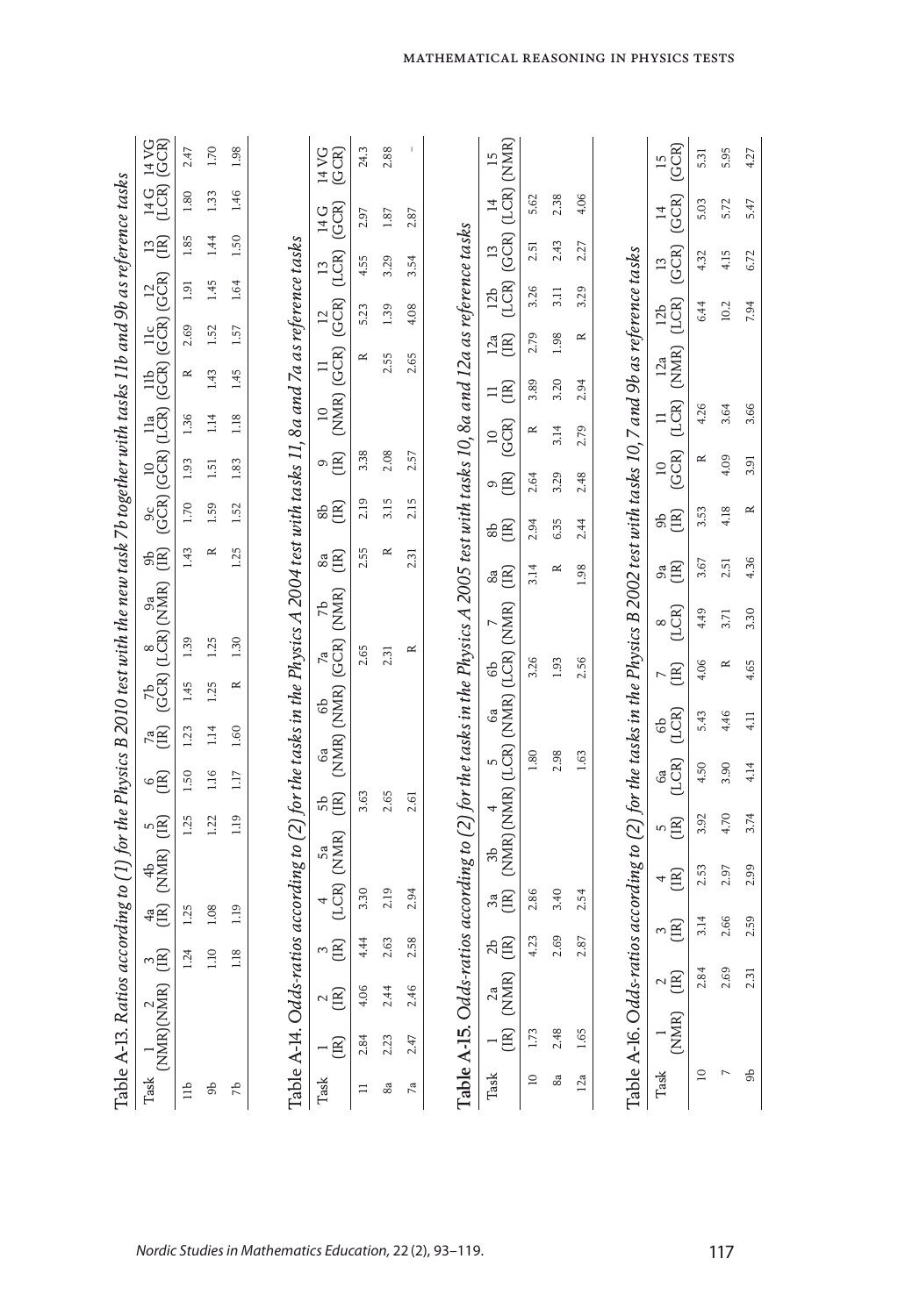| $\overline{16}$                                                                                              | 17.3         | 6.97      |                                                                                                                                  | $\overline{16}$                                                                                                        | (LCR)       | 2.23            | 5.09              | 3.38           |                                                                                                                  | (NMR)<br><b>16 VG</b>                                                                                                           |           |                 |           |                                                                                                                                | (GCR)<br>14 VG                                   | 10.4      | 7.51             |  |
|--------------------------------------------------------------------------------------------------------------|--------------|-----------|----------------------------------------------------------------------------------------------------------------------------------|------------------------------------------------------------------------------------------------------------------------|-------------|-----------------|-------------------|----------------|------------------------------------------------------------------------------------------------------------------|---------------------------------------------------------------------------------------------------------------------------------|-----------|-----------------|-----------|--------------------------------------------------------------------------------------------------------------------------------|--------------------------------------------------|-----------|------------------|--|
| (GCR) (GCR)                                                                                                  | 3.80         | 6.52      |                                                                                                                                  | 15c                                                                                                                    | (LCR)       | 2.50            | 4.62              | 3.45           |                                                                                                                  | 16 G<br>(IR)                                                                                                                    | 1.67      | 3.66            | 3.44      |                                                                                                                                | (LCR)<br>14 G                                    | 5.68      | 2.88             |  |
| (B)                                                                                                          | 4.64         | 3.56      |                                                                                                                                  | <b>B</b> e                                                                                                             |             | 1.77            | 2.46              | 2.12           |                                                                                                                  | (NMR)<br>$\overline{15}$                                                                                                        |           |                 |           |                                                                                                                                | (IR)<br>$\overline{13}$                          | 4.84      | 3.64             |  |
|                                                                                                              |              |           |                                                                                                                                  | $13$ $14$ $15a$<br>(LCR) (GCR) (NMR)                                                                                   |             |                 |                   |                |                                                                                                                  | $\begin{bmatrix} \mathbb{R} \end{bmatrix}$<br>14 <sub>b</sub>                                                                   | 3.82      | 3.19            | 3.91      |                                                                                                                                | $\overline{a}$                                   | 4.46      | 3.36             |  |
|                                                                                                              |              |           |                                                                                                                                  |                                                                                                                        |             | 2.67            | 4.20              | 3.65           |                                                                                                                  | (NMR)<br>14a                                                                                                                    |           |                 |           |                                                                                                                                | 11c                                              | 41.8      | 4.64             |  |
|                                                                                                              | 4.51         | 3.47      |                                                                                                                                  |                                                                                                                        |             | 2.11            | 3.41              | 3.29           |                                                                                                                  | $\begin{bmatrix} \begin{matrix} 1 \end{matrix} \\ \begin{matrix} 2 \end{matrix} \end{bmatrix} \end{bmatrix}$<br>$\overline{13}$ | 3.41      | 3.53            | 2.54      |                                                                                                                                | 11 <sub>b</sub>                                  | $\approx$ | 4.25             |  |
| $\stackrel{2}{\approx}$                                                                                      | 5.68         | 4.40      |                                                                                                                                  | $\frac{12}{10}$                                                                                                        |             | 3.41            | 2.00              | 1.89           |                                                                                                                  | 12c                                                                                                                             | 8.35      | 3.42            | 2.33      |                                                                                                                                | (GCR) (GCR) (LCR) (GCR) (GCR) (GCR)<br>11a       | 16.9      | 2.66             |  |
| $\stackrel{\triangle}{\equiv} \stackrel{\cong}{\equiv}$                                                      | 4.03         | 3.95      |                                                                                                                                  | $\frac{12b}{\text{GCR}}$                                                                                               |             | $\approx$       | 1.73              | 2.03           |                                                                                                                  | 12 <sub>b</sub>                                                                                                                 | 19.3      | 3.03            | 3.10      |                                                                                                                                | $\supseteq$                                      | 4.80      | 4.22             |  |
|                                                                                                              |              |           |                                                                                                                                  | $\overset{12a}{\text{}}$                                                                                               |             | 4.88            | 2.28              | 2.22           |                                                                                                                  | 12a                                                                                                                             | $\approx$ | 2.34            | 3.40      |                                                                                                                                | 9c                                               | 3.34      | 5.89             |  |
| $\prod a$                                                                                                    |              |           |                                                                                                                                  | $\equiv \Xi$                                                                                                           |             | 2.57            | 5.37              | 4.01           | ds-ratios according to (2) for the tasks in the Physics B 2006 test with tasks 12a, 10b and 4 as reference tasks | (IR) (NMR) (GCR) (GCR) (LCR)<br>$\equiv$                                                                                        |           |                 |           |                                                                                                                                | සි<br>පි                                         | 4.25      | $\approx$        |  |
| $\begin{array}{cccc} 7 & 8 & 9 & 10a & 10b & 11a \\ (IR) & (LCR) & (LCR) & (LCR) & (NM) & (NMR) \end{array}$ | 2.75         | 2.62      |                                                                                                                                  | $\overline{a}$                                                                                                         | (NMR) (GCR) | 1.92            | 4.03              | 3.27           |                                                                                                                  | 10 <sub>b</sub>                                                                                                                 | 2.34      | $\approx$       | 1.93      |                                                                                                                                |                                                  |           |                  |  |
|                                                                                                              |              |           |                                                                                                                                  | 9p<br>ஃ<br>පි                                                                                                          |             | 1.79            |                   | 2.42           |                                                                                                                  | (NMR)<br>10a                                                                                                                    |           |                 |           |                                                                                                                                |                                                  | 3.86      | 3.24             |  |
|                                                                                                              | 5.94         | 3.85      |                                                                                                                                  | ⊕<br>⊕                                                                                                                 |             | 1.73            | 2.71<br>$\approx$ | 3.10           |                                                                                                                  | $\begin{bmatrix} \begin{bmatrix} 1 \end{bmatrix} \end{bmatrix}$<br>Ó                                                            | 2.59      | 3.70            | 1.88      |                                                                                                                                |                                                  |           |                  |  |
|                                                                                                              | $\simeq$     | 4.61      |                                                                                                                                  |                                                                                                                        |             |                 |                   |                |                                                                                                                  | $\begin{array}{c} \begin{array}{c} \begin{array}{c} \end{array}\\ \begin{array}{c} \end{array} \end{array} \end{array}$<br>8b   | 2.58      | 3.06            | 1.95      |                                                                                                                                |                                                  | 3.03      | 2.41             |  |
|                                                                                                              | 4.34         | $\approx$ |                                                                                                                                  | $\begin{array}{cc} 7 & 8a \\ \text{(GCR)} \; \text{(NMR)} \end{array}$                                                 |             | 2.03            | 3.10              | $\approx$      |                                                                                                                  | $\begin{bmatrix} \mathbb{R} \end{bmatrix}$<br>8a                                                                                | 3.76      | 2.71            | 2.14      |                                                                                                                                | $7a$<br>(IR)                                     | 2.12      | 1.91             |  |
| $\begin{array}{c} 6 \\ \text{(NMR)} \end{array}$                                                             |              |           |                                                                                                                                  | $\circ \widetilde{E}$                                                                                                  |             | 2.18            | 3.09              | 3.89           |                                                                                                                  | (NMR) (GCR) (LCR) (NMR) (NMR)                                                                                                   |           |                 |           |                                                                                                                                | $\circ \Xi$                                      | 3.86      | 1.83             |  |
| ng<br>C                                                                                                      | 4.17         | 3.27      |                                                                                                                                  |                                                                                                                        |             |                 |                   |                |                                                                                                                  | 6                                                                                                                               |           |                 |           |                                                                                                                                | n g                                              | 3.77      | 4.60             |  |
| $\begin{pmatrix} 4 \\ -1 \end{pmatrix}$                                                                      | 1.98         | 2.61      |                                                                                                                                  |                                                                                                                        |             |                 |                   |                |                                                                                                                  |                                                                                                                                 | 3.39      | 2.54            | 2.64      |                                                                                                                                | (NMR)<br>4b                                      |           |                  |  |
|                                                                                                              |              |           |                                                                                                                                  |                                                                                                                        |             |                 |                   |                |                                                                                                                  |                                                                                                                                 | 3.40      | 1.93            | $\approx$ |                                                                                                                                | 4<br>B                                           | 6.51      | 1.96             |  |
| $\begin{array}{c}\n 2 \\  (IN) \\  (NMR)\n \end{array}$                                                      |              |           |                                                                                                                                  |                                                                                                                        |             | 1.57            | 3.25              | 2.00           |                                                                                                                  |                                                                                                                                 |           |                 |           |                                                                                                                                | $\begin{array}{c} \n\text{(IR)}\\ \n\end{array}$ | 8.36      | 2.31             |  |
|                                                                                                              | 2.95         | 94        |                                                                                                                                  |                                                                                                                        |             |                 |                   |                |                                                                                                                  | Ë<br>$\sim$                                                                                                                     | 3.12      | 1.70            | 1.88      |                                                                                                                                | (NMR) (NMR)                                      |           |                  |  |
| Ã                                                                                                            | 2.63         | 2.55      | Table A-18. Odds-ratios according to (2) for the tasks in the Physics B 2005 test with tasks 12b and 8b and 7 as reference tasks | $\begin{array}{cc} 1 & 2 & 3 \\ \text{(NMR)} & \text{(LCR)} & \text{(NMR)} \text{(NMR)} & \text{(NMR)} \\ \end{array}$ |             |                 |                   |                | Table A-19. Od                                                                                                   | (NMR)                                                                                                                           |           |                 |           | Table A-20. Odds-ratios according to (2) for the tasks in the Physics B 2010 test with tasks 11b, 9b and 7b as reference tasks |                                                  |           |                  |  |
| Task                                                                                                         | ${}^{\circ}$ |           |                                                                                                                                  | $\rm{Task}$                                                                                                            |             | 12 <sub>b</sub> | $\rm ^{8b}$       | $\overline{ }$ |                                                                                                                  | $\rm{Task}$                                                                                                                     | 12a       | 10 <sub>b</sub> |           |                                                                                                                                | Task                                             | $\exists$ | $\mathfrak{g}_0$ |  |